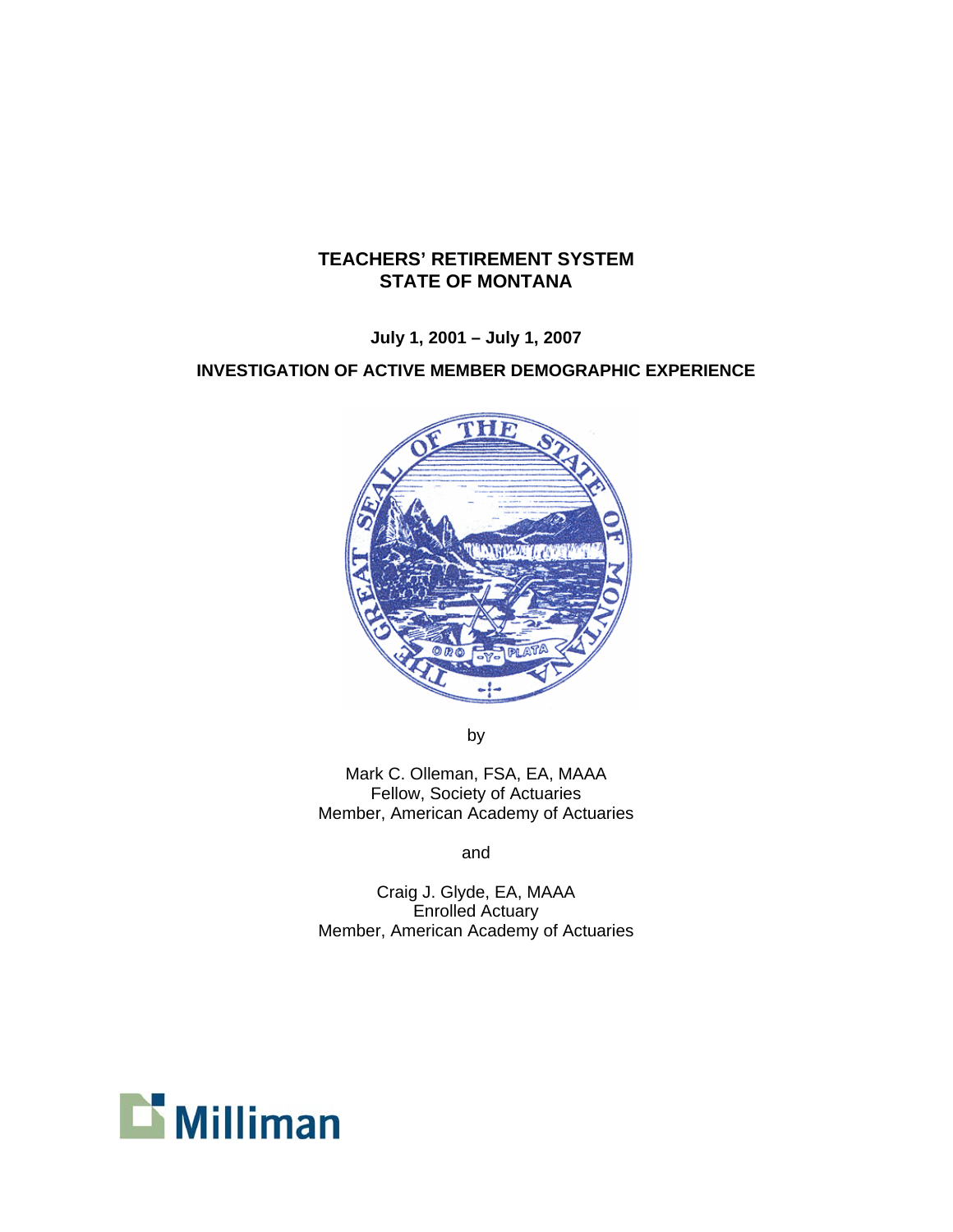

1301 Fifth Avenue Suite 3800 Seattle, WA 98101-2605 USA Tel +1 206 624 7940

Fax +1 206 623 3485

milliman.com

April 29, 2008

Teachers' Retirement Board State of Montana 1500 Sixth Avenue Helena, Montana 59620-0139

Dear Members of the Board:

It is a pleasure to submit this report of our investigation of the experience of the Teachers' Retirement System of the State of Montana. The results of this investigation are the basis for recommended changes in actuarial assumptions for the actuarial valuation to be performed as of July 1, 2008.

The purpose of this report is to communicate the results of our review of the active member demographic assumptions to be used in the completion of the upcoming valuation. Several of our recommendations represent changes from the prior methods or assumptions and are designed to better anticipate the emerging experience of the System. In addition, we have a recommended minor change to the asset valuation method. Other assumptions and actuarial methods have been reviewed within the last four years and we believe they are still reasonable to use until the next review two years from now.

In preparing this report, we relied without audit on information (some oral and some in writing) supplied by the System's staff. This information includes, but is not limited to, statutory provisions, employee data, and financial information. In our examination, after discussion with TRS, we have found the data to be reasonably consistent and comparable with data used for other purposes. Since the experience study results are dependent on the integrity of the data supplied, the results can be expected to differ if the underlying data is incomplete or missing. It should be noted that if any data or other information is inaccurate or incomplete, our determinations might need to be revised.

On the basis of the foregoing, we hereby certify that, to the best of our knowledge and belief, this report is complete and accurate and has been prepared in accordance with generally recognized and accepted actuarial principles and practices which are consistent with the Actuarial Standards of Practice promulgated by the Actuarial Standards Board and the applicable Guides to Professional Conduct, amplifying Opinions, and supporting Recommendations of the American Academy of Actuaries.

We further certify that the assumptions developed in this report satisfy ASB Standards of Practice, in particular, No. 35 (Selection of Demographic and Other Non-economic Assumptions for Measuring Pension Obligations). We have provided financial information showing in the estimated impact of the recommended assumptions on the July 1, 2007 actuarial valuation. We believe the recommended assumptions provide our best estimate of anticipated experience affecting the System. Nevertheless, the emerging costs will vary from those presented in this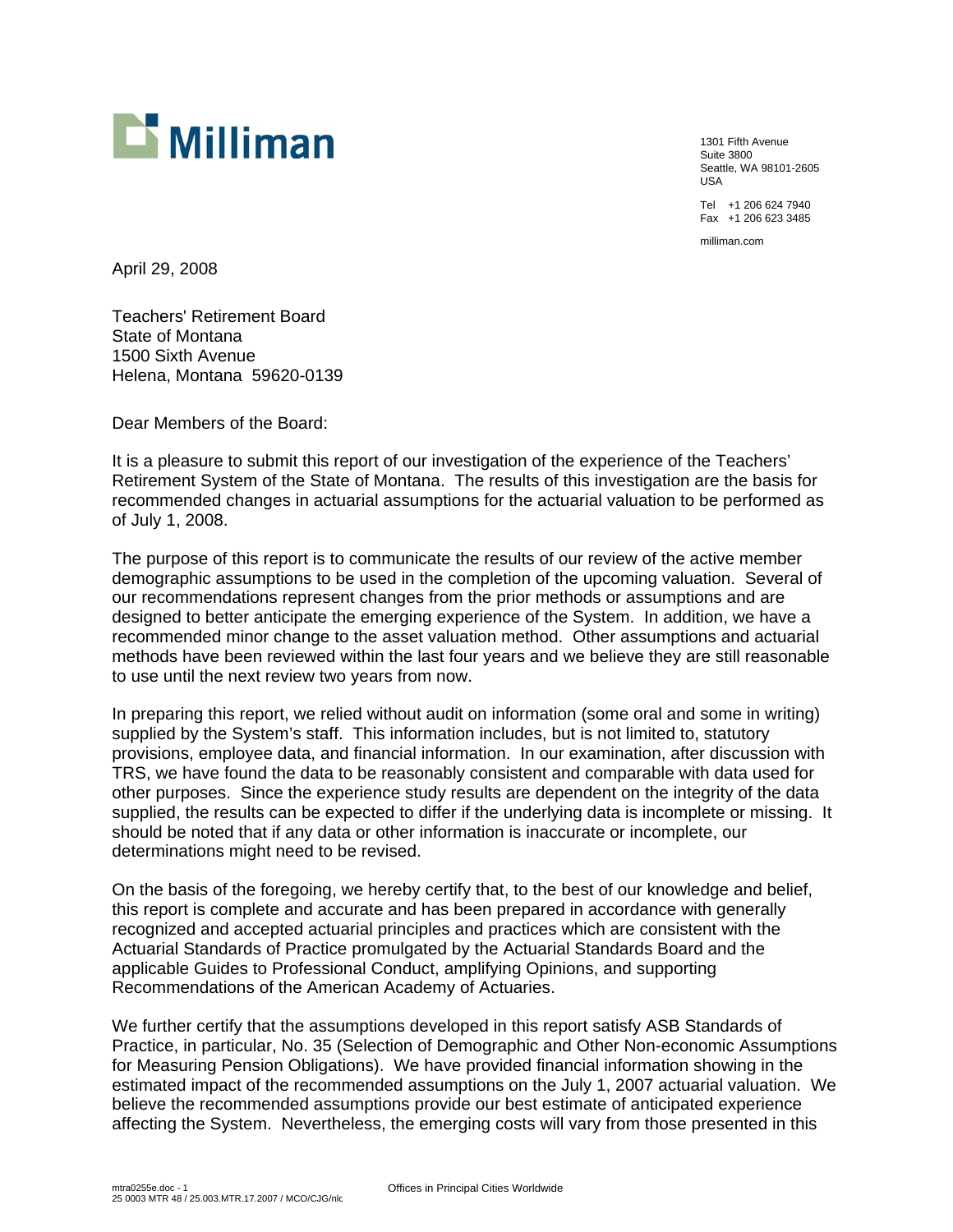

Members of the Board April 29, 2008 Page Two

report to the extent that actual experience differs from that projected by the actuarial assumptions.

Milliman has been engaged as an independent actuary. Any distribution of this report must be in its entirety, including this cover letter, unless prior written consent is obtained from Milliman. Milliman's work product was prepared exclusively for the Teachers' Retirement System of the State of Montana for a specific and limited purpose. It is a complex, technical analysis that assumes a high level of knowledge concerning the System's operations, and uses the System's data, which Milliman has not audited. It is not for the use or benefit of any third party for any purpose. Any third party recipient of Milliman's work product who desires professional guidance should not rely upon Milliman's work product, but should engage qualified professionals for advice appropriate to its own specific needs.

We would like to express our appreciation to Mr. David L. Senn, Executive Director of the System, and to members of his staff, who gave substantial assistance in supplying the data on which this report is based.

I, Mark Olleman, am a member of the American Academy of Actuaries and a Fellow of the Society of Actuaries, and meet the Qualification Standards of the American Academy of Actuaries to render the actuarial opinion contained herein.

I, Craig Glyde, am a member of the American Academy of Actuaries and meet the Qualification Standards of the American Academy of Actuaries to render the actuarial opinion contained herein.

We respectfully submit the following report, and we look forward to discussing it with you,

Mark COlleman

Mark C. Olleman, FSA, EA, MAAA Craig J. Glyde, EA, MAAA Consulting Actuary Associate Actuary<br>Associate Actuary Aoint Board Enrollr

MCO/CJG/nlo

Joint Board Enrollment # 08-05636 Joint Board Enrollment # 08-07186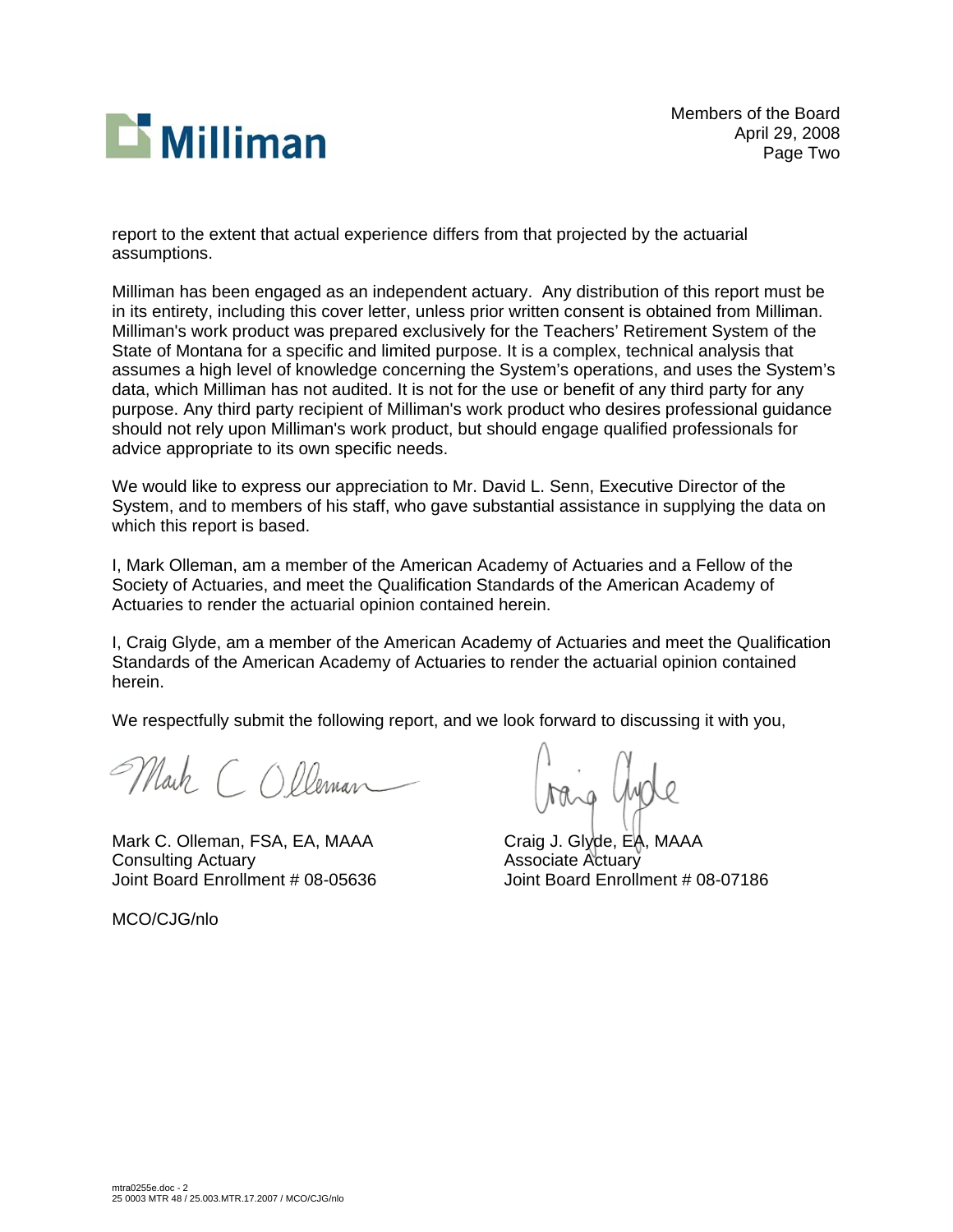# **TABLE OF CONTENTS**

| <b>Section 1</b> |                                                                                      |  |
|------------------|--------------------------------------------------------------------------------------|--|
| <b>Section 2</b> |                                                                                      |  |
| <b>Section 3</b> |                                                                                      |  |
| Exhibit 1        |                                                                                      |  |
| Exhibit 2        |                                                                                      |  |
| Exhibit 3        | Retirement with Full Benefits (First Year Eligible to Retire) General Members 14     |  |
| Exhibit 4        | Retirement with Full Benefits (First Year Eligible to Retire) University Members. 15 |  |
| Exhibit 5        | Retirement with Full Benefits (Excludes First Year Eligible to Retire)               |  |
|                  |                                                                                      |  |
| Exhibit 6        | Retirement with Full Benefits (Excludes First Year Eligible to Retire)               |  |
|                  |                                                                                      |  |
| <b>Section 4</b> |                                                                                      |  |
| Exhibit 7        |                                                                                      |  |
| Exhibit 8        |                                                                                      |  |
| <b>Section 5</b> |                                                                                      |  |
| Exhibit 9        |                                                                                      |  |
| Exhibit 10       |                                                                                      |  |
| <b>Section 6</b> | Probability of Retaining Membership in the System                                    |  |
|                  |                                                                                      |  |
| Exhibit 11       | Probability of Retaining Membership in the System                                    |  |
|                  |                                                                                      |  |
| <b>Section 7</b> |                                                                                      |  |
| <b>Section 8</b> |                                                                                      |  |
| Table A-1        |                                                                                      |  |
| Table A-2        |                                                                                      |  |
| Table A-3        |                                                                                      |  |
| Table A-4        |                                                                                      |  |
| Table A-5        |                                                                                      |  |
| Table A-6        | Other Terminations of Employment Among Members Not Eligible to Retire 33             |  |
| Table A-7        | Probability of Retaining Membership in the System Upon Vested Termination  34        |  |



This work product was prepared solely for the Montana Teachers' Retirement System. It may not be appropriate to use for other purposes. Milliman does not intend to benefit and assumes no duty or liability to other parties who receive this work.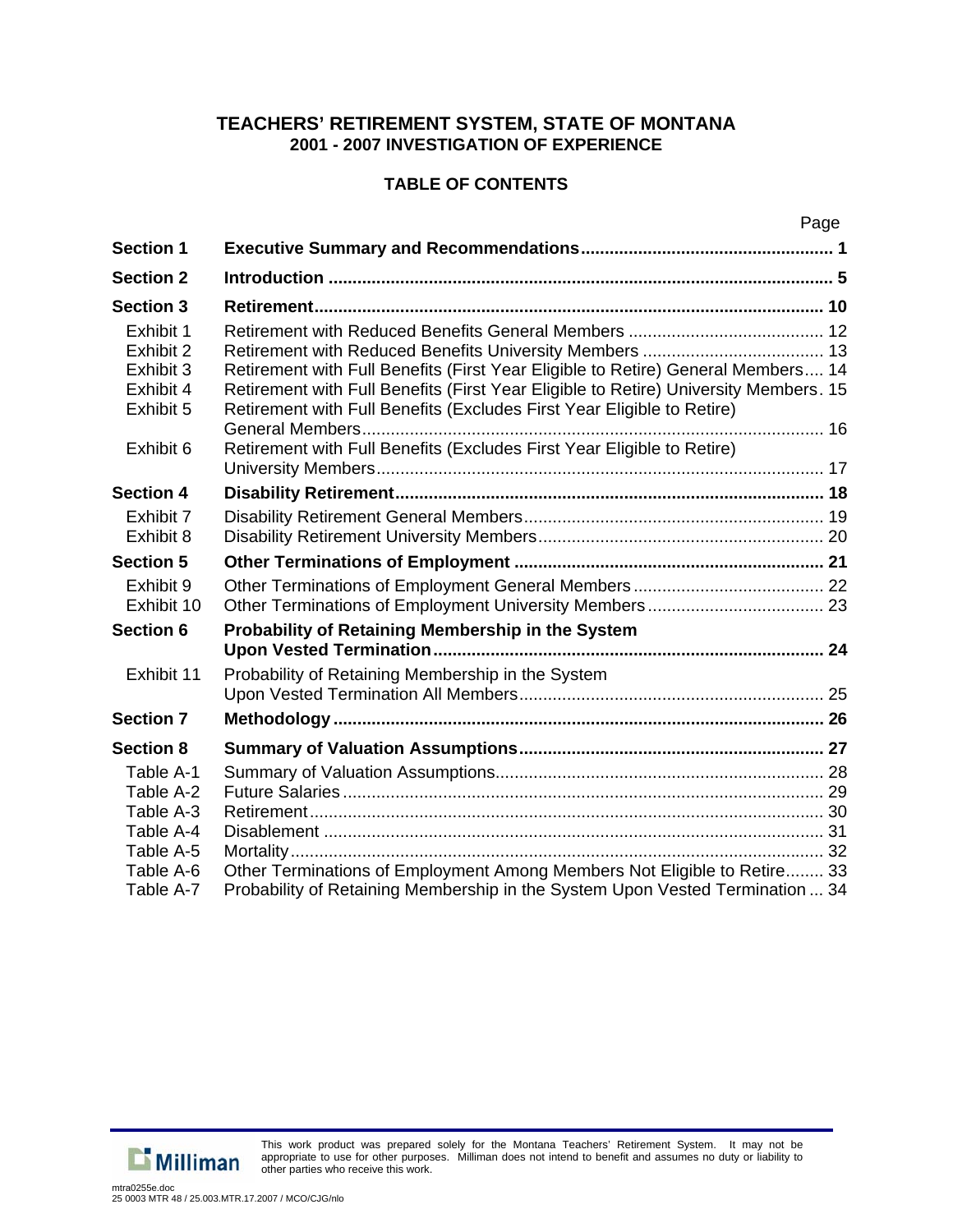### **Section 1**

# **Executive Summary and Recommendations**

This is a study of the active member demographic experience of the Teachers' Retirement System of the State of Montana over the six-year period from July 1, 2001 to July 1, 2007. In addition, we have a recommended minor change to the asset valuation method.

# **Section 2 – Introduction**

Just as certain investment choices have an associated "investment risk," choices in actuarial assumptions have an associated "actuarial risk." Determining the adequacy of the current contribution rates is dependent on the assumptions we use to project the future benefit payments and then to discount the value of future benefits to determine the present values. Thus, it is important that the Board understand the sensitivity of the actuarial calculations to the underlying assumptions.

Section 2 provides an introduction to the process of setting both demographic and economic actuarial assumptions. It discusses the following:

- The "actuarial risk" associated with setting actuarial assumptions.
- An overview of the presentation of results you will see in this report.
- Our philosophy in setting actuarial assumptions.
- Actuarial Standards of Practice No. 27 and No. 35.

We also discuss in Section 2 that in two years the System is changing from a six year experience study cycle to a four year cycle. We are recommending that in connection with this change the System starts studying all assumptions at the same time once every four years starting two years from now in 2010. The next experience study after that would be in 2014.

### **Section 3 – Retirement**

The results of our retirement study showed experience which was fairly consistent with the current retirement rates. Nevertheless, we are recommending some minor revisions which will reduce the probabilities of retirement for both general and university members. Specifically, the recommended assumptions:

- make small refinements to the patterns of the unreduced retirement assumptions which generally lowers the probabilities,
- lower the probabilities of reduced retirement for general members at all ages, and
- leave the probabilities of reduced retirement for university members unchanged.

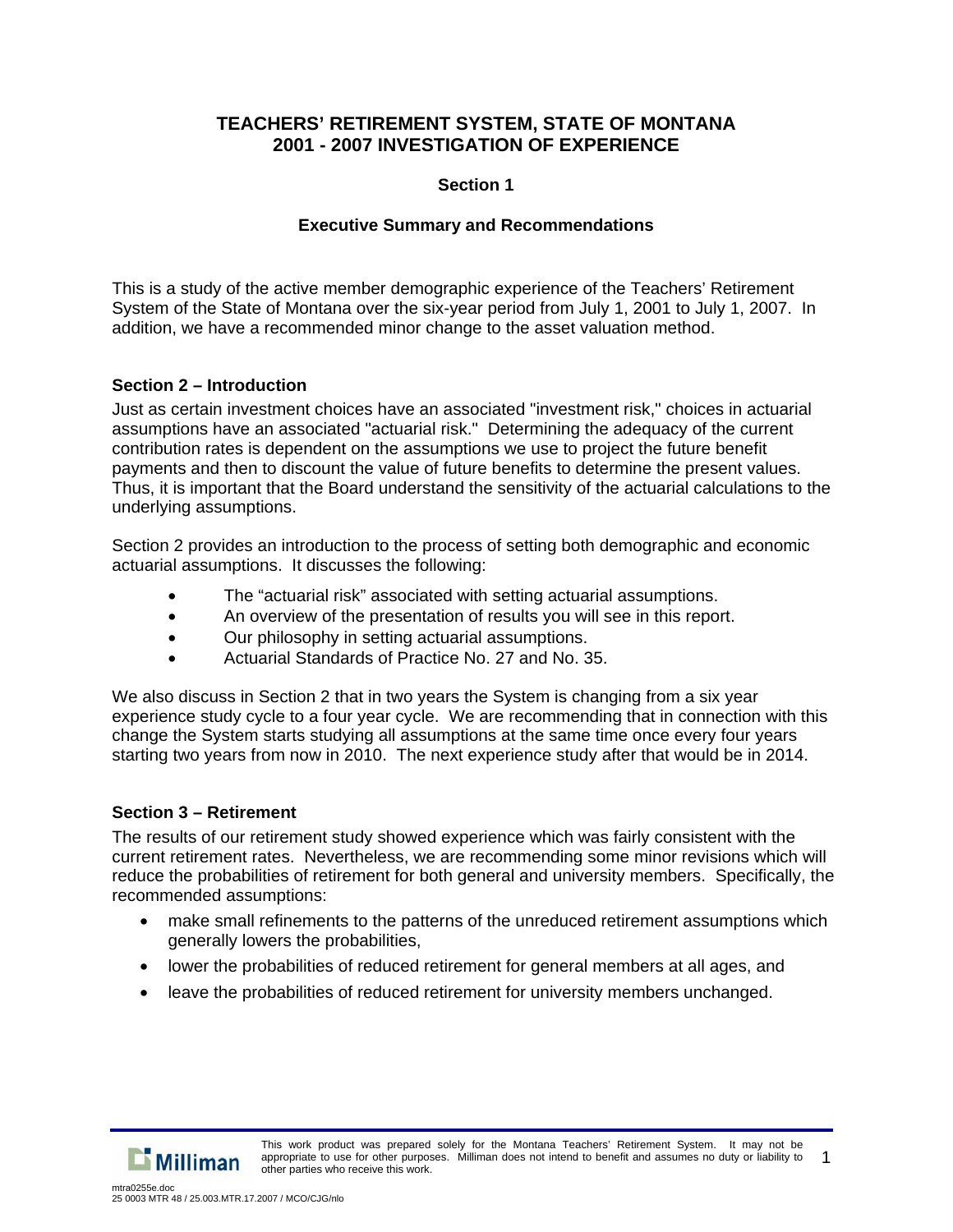### **Section 4 – Disability Retirement**

We are recommending lower rates for general members. There are no longer enough university members to make credible adjustments to the disability assumption. Two university members became disabled in the study period. The recommended assumption for general members is close to the current assumption for university members. Therefore we are recommending that the two groups be combined for the purpose of setting and applying this assumption.

# **Section 5 – Other Terminations of Employment**

We are recommending lower rates for both general and university members with longer years of service. There are very few university members left with less than 25 years of experience. The experience of the two groups was very similar, so again we are recommending the two groups be combined for the purpose of setting and applying this assumption.

# **Section 6 – Probability of Retaining Membership in the System Upon Vested Termination**

We recommend a single assumption continue to be used for general and university members. Experience was not significantly different from the assumptions. Therefore we are recommending no changes to this assumption.

# **Section 7 – Study Methodology**

Section 7 provides some additional technical comments with regard to the investigation of experience.

# **Section 8 – Summary of Recommended Valuation Assumptions**

The recommended assumptions are expressed in numerical format in Section 8.

The remainder of the executive summary provides recommendations and information that are not included in the other sections of the report.

### **Merit Salary Increases**

Estimates of future salaries are based on assumptions for two types of increases:

- (1) Increases in each individual's salary due to merit increases, which occur even in the absence of inflation; and
- (2) Increases in the general wage level of the membership, which are directly related to inflation and increases in productivity.

In conjunction with this study we reviewed the data for merit salary increases over the last six years. The data indicates the experience for the past six years has changed from the preceding six years. However, the System has not been experiencing consistent salary gains or losses. Since the total salary increases depend on both the merit and general wage increase assumption, it makes sense to study and adjust these assumptions together. Therefore, we are recommending that this assumption be studied again in two years when the general wage increase assumption is studied. This will also allow another two years of data to be collected to see if the current trend continues.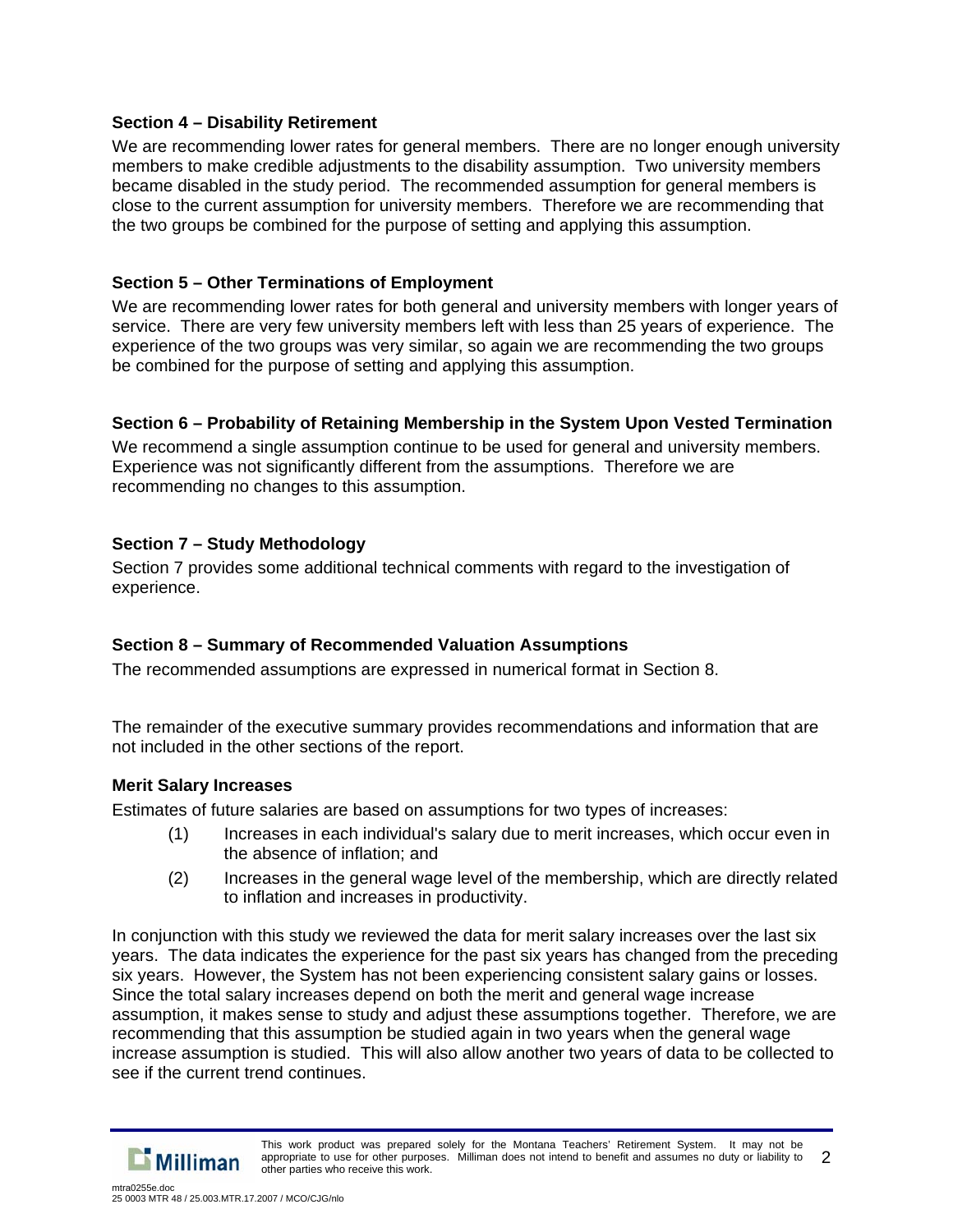#### **Death from Active Status**

We are recommending no change to the mortality assumptions.

The current assumptions are the same for active and retired members. Active member mortality experience is often incomplete due to members who terminate employment before they die, and the possibility of deaths of members with low service being classified as terminations.

The Study of Public Employee Retirement Systems released by the Society of Actuaries in 2002 states:

"Of all noneconomic assumptions reviewed in PERS experience studies, active mortality displayed the greatest overall variance from expectations. For all studies reporting numbers of actual and expected deaths, there were about 32,000 actual deaths compared with 45,000 expected occurrences, yielding an overall active mortality ratio of about 71%. Active mortality does not have a major impact on the calculation of plan liabilities and costs."

The retired mortality assumptions are scheduled to be reviewed in two years. We recommend that the active mortality assumptions are also evaluated at that time.

#### **Actuarial Value of Assets**

The current actuarial asset valuation method spreads asset gains and losses over four years. The expected return is determined each year based on the beginning of year market value and actual cash flows during the year. Any difference between the expected market value return and the actual market value return is recognized evenly over a period of four years. The gains and losses are measured starting with the year ended June 30, 2007. This method was adopted effective July 1, 2007.

Actuarial Standard of Practice No. 44 (Selection and Use of Asset Valuation Methods for Pension Valuations) was issued in September, 2007. Section 3.3 states:

"The asset values should fall within a reasonable range around the corresponding market values. For example, there might be a corridor centered at market value, outside of which the actuarial value of assets may not fall, in order to assure that the difference from market value is not greater than the actuary deems reasonable."

The standard goes on to say that if no such corridor is used the asset method may still satisfy the standard if in the actuary's professional judgment, the asset method recognizes differences from market value in a sufficiently short period. In fact, we do believe that the four year period is sufficiently short to satisfy the standard. An 80% to 120% corridor around market value is commonly used to assure any deviation from market value is reasonable. It is unlikely the four year smoothing method adopted by the Board will deviate outside a corridor of 80% to 120% of the market value of assets.

Nevertheless, to avoid any doubts or confusion concerning the asset valuation method's compliance with Actuarial Standard of Practice No. 44, we recommend a corridor of 80% to 120% of the market value be added to the current method. This change would not have had an impact on the results of the 2007 actuarial valuation and seems unlikely to have an impact on any future valuation.

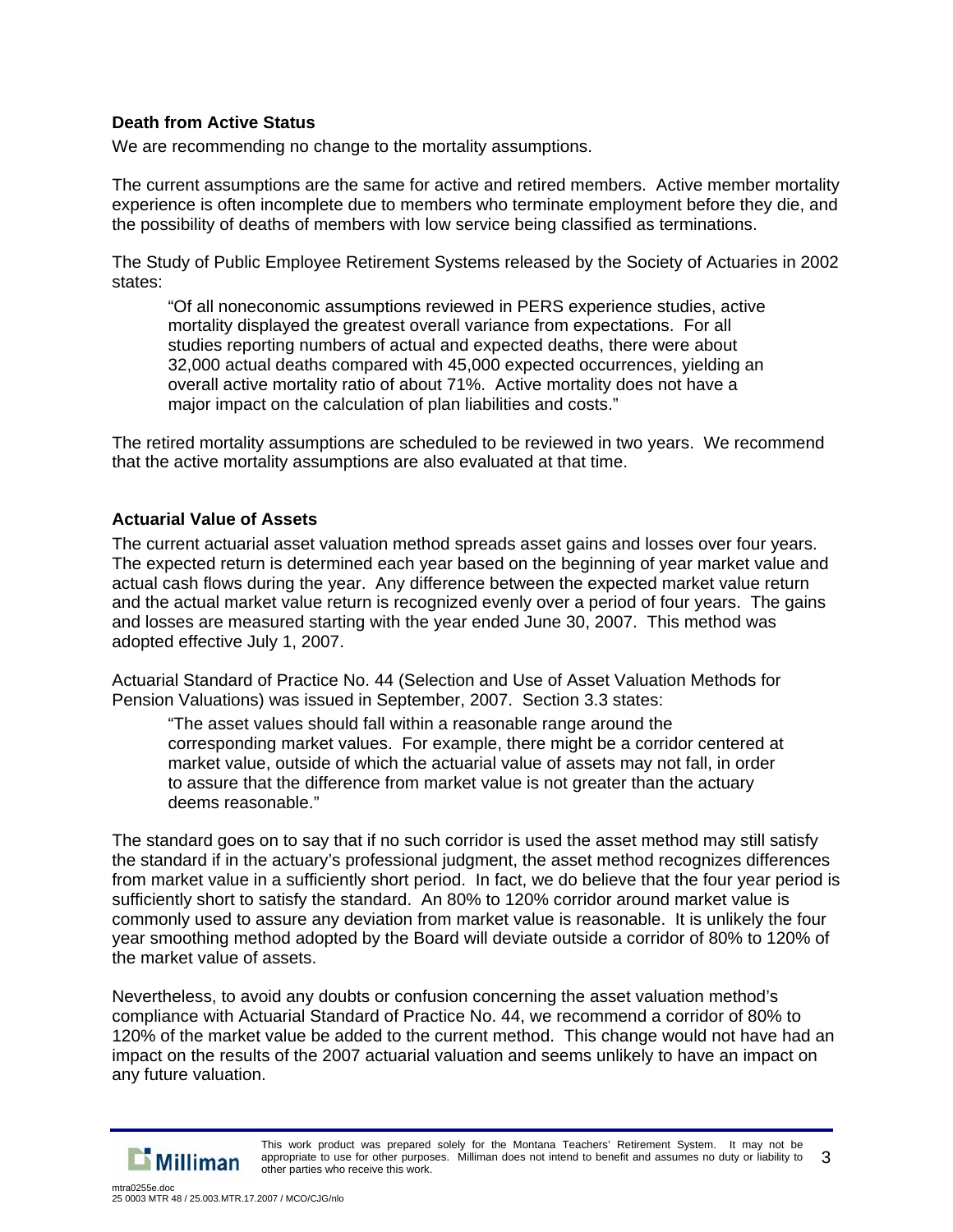# **Montana University System (MUS)**

The actuarial valuation of TRS uses separate assumptions for university and general members where appropriate. This is the result of legislation which created the Optional Retirement Program (ORP) for employees of the Montana University System (MUS), which was established January 1, 1988. Subsequent to the establishment of ORP, MUS employees could elect to join ORP or TRS. To prevent an adverse impact on TRS, a contribution rate of 4.503% of earned compensation of MUS employees who participated in ORP was contributed to TRS. Legislation in 1993 removed the MUS election and requires all new MUS employees hired after July 1, 1993 to join ORP. The MUS contribution rate has changed multiple times since then and is currently 4.72%. The assumptions adopted for MUS members as a result of this study will be used to measure the appropriate level of the future MUS contribution rate.

Section 19-20-621 of MCA states:

"The board shall periodically review the supplemental employer contribution rate and recommend adjustments to the legislature as needed to maintain the amortization of the university system's past service liability by July 1, 2033."

### **Financial Impact**

Generally, we are recommending lower assumed probabilities for retirement, disability, and other terminations of employment. Lower probabilities of retirement imply members are retiring later. This tends to decrease the unfunded actuarial accrued liability and normal costs because there is more time for contributions to accumulate with investment income and a shorter period over which benefits are paid. Lower probabilities of disability tend to have a similar effect. However, lower probabilities of terminating employment mean more members will ultimately retire from the System therefore increasing costs. The most pronounced impact of lowering the probabilities of terminating employment is on the normal cost rate which is spread over a member's entire career. Therefore, although there was a small reduction in the unfunded actuarial accrued liability due to the changes in the retirement and disability assumptions, there was a significant increase in the normal cost rate from the changes in the termination assumption and the net impact was an increase in the amortization period of the unfunded actuarial accrued liability as detailed below.

The July 1, 2007 actuarial valuation had an amortization period of the unfunded actuarial accrued liability of 28.6 years, a normal cost rate of 10.40% of pay and an unfunded actuarial accrued liability funded by TRS contributions of \$768.9 million. The net impact of the assumptions recommended in this report on the measurements from the July 1, 2007 actuarial valuation would be to: increase the amortization period from 28.6 years to 31.3 years, increase the normal cost rate from 10.40% to 10.87% of pay, and decrease the unfunded actuarial accrued liability funded by TRS contributions from \$768.9 million to \$756.1 million.



This work product was prepared solely for the Montana Teachers' Retirement System. It may not be appropriate to use for other purposes. Milliman does not intend to benefit and assumes no duty or liability to other parties who receive this work. 4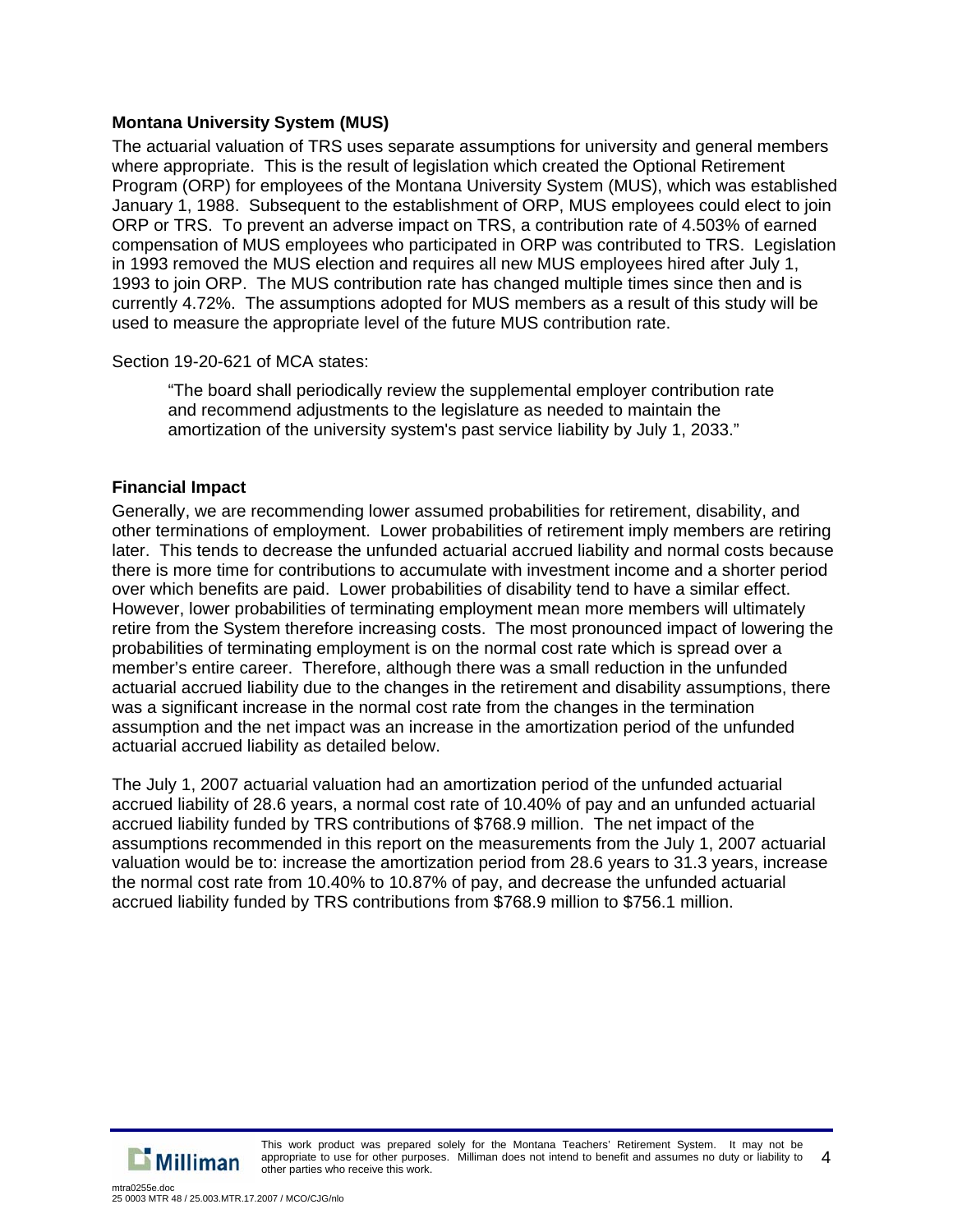# **Section 2**

### **Introduction**

Actuarial assumptions can be broken into three broad groups:

- Active Demographic Assumptions
- Retired Mortality
- Economic Assumptions

Recently TRS has been on a cycle of examining one of these three groups of assumptions every two years before the upcoming actuarial valuation. Accordingly, the following studies have been performed in the last 6 years:

| Actuarial<br>Valuation | Assumption Study (and Study Period for Demographic Assumptions)          |
|------------------------|--------------------------------------------------------------------------|
|                        | July 1, 2002 Active Demographic Assumptions: July 1, 1995 - July 1, 2001 |
|                        | July 1, 2004 Economic Assumptions Study                                  |
|                        | July 1, 2006 Retired Mortality: July 1, 1999 – July 1, 2005              |

However, this is being changed to a four year cycle. Both the economic assumptions and the retired mortality assumptions are scheduled to be studied two years from now. We are recommending that the System also study the active demographic assumptions at that time so that all assumptions can be put on the same four year cycle and studied simultaneously. The first study including all actuarial assumptions would therefore be in 2010. The next experience study would be in 2014. The discussion in this section encompasses all three groups of assumptions and provides an overview of the process and importance of setting actuarial assumptions.

# **A. Funding and Valuation Principles**

Just as certain investment choices have an associated "investment risk," choices in actuarial assumptions have an associated "actuarial risk." Our responsibility is to always consider the impact our work will have on future taxpayers and on the beneficiaries of TRS.

Determining the adequacy of the current contribution rates is dependent on the actuarial assumptions. Thus, it is important that the Board understand the sensitivity of the actuarial calculations to the underlying assumptions.

• If actual experience shows that the assumptions underestimated the true cost of the plan, decisions for change may be made based on the lower current cost levels. This may result in an unexpected need to increase costs in the future and may lead to budgeting difficulties.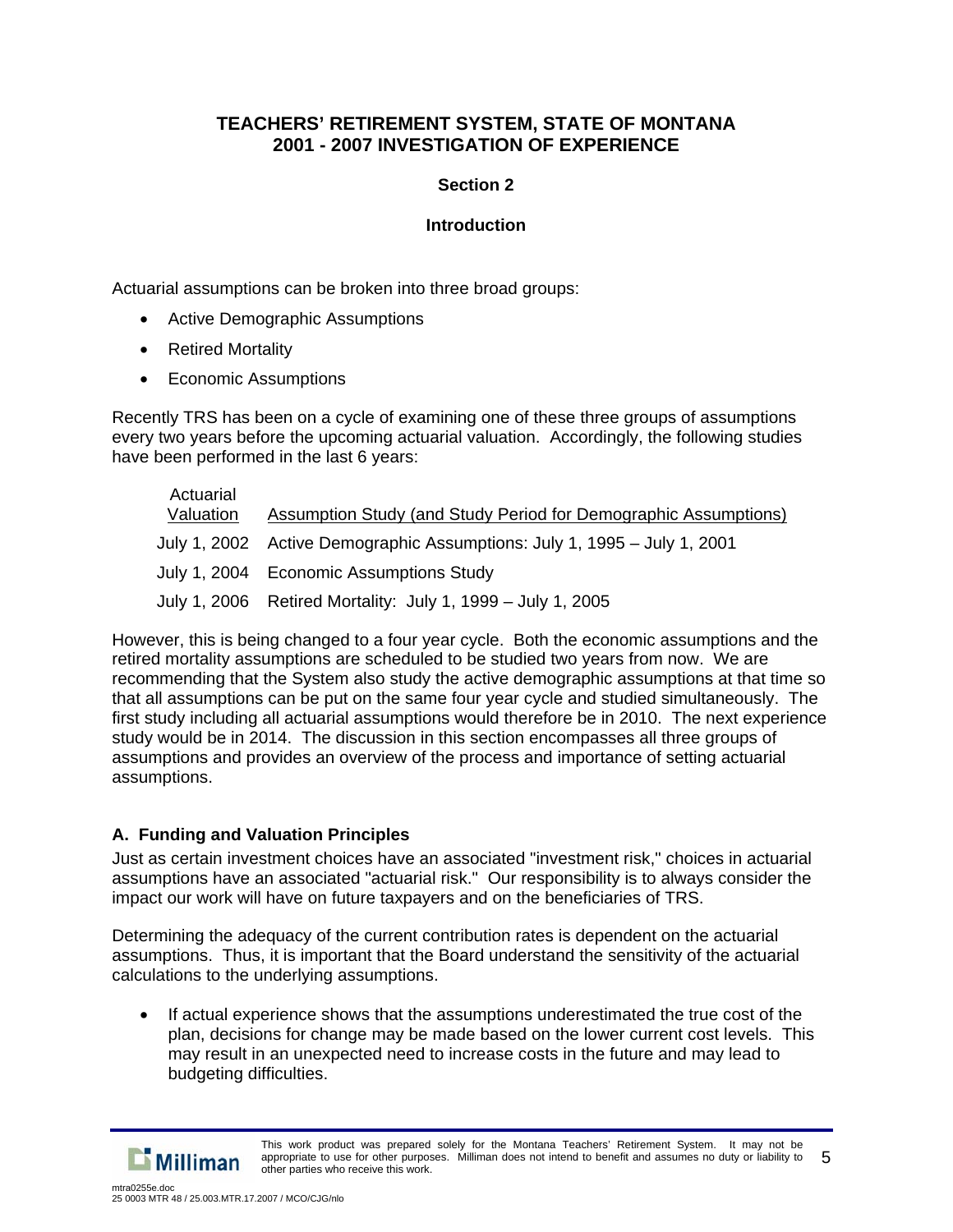• If actual experience shows that the assumptions overestimated the true cost of the plan, decisions for change may be inappropriately made based on the current higher costs levels.

As an example consider the assumption for investment return. Since the actuarial assumptions are set for the long term, it is expected that in the short term there will be years in which the actual investment return will exceed the actuarial assumed rate, and there will be years when the actual experience will not meet the assumed rate. It is the expected long-term rate that is used to project and finance the retirement benefits.

It should be recognized that a higher investment return assumption will tend to lower required contributions in the short term, while a lower investment return assumption will tend to require higher contributions in the short term. However, the actuarial assumptions will not change the System's actual experience. If actual experience is less favorable than assumed, actuarial losses will develop requiring higher contributions in the long term. In addition, any move back from a more optimistic assumption to a less optimistic assumption will also tend to result in higher contribution rates and, thus, higher taxes. These concepts apply to the selection of all actuarial assumptions.

The question that needs to be asked in the public sector is: How great an actuarial risk is the Board, and thus the State of Montana, willing to accept in the actuarial assumptions? If actuarial experience gains materialize for TRS, its funded status will be better than expected. If actuarial experience losses materialize, what will be the consequences?

As stated above the actuarial assumptions can be divided into three groups: economic, active demographic, and retired mortality**.** The economic assumptions must not only reflect TRS' actual experience but also give even greater consideration to the long-term expectation of future economic growth for the nation, as well as the global economy. By long term, we are looking at time periods of from 20 to 40, possibly to 60, years – a much longer time frame than any period investment managers or economists will generally be discussing with you.

The non-economic, or demographic assumptions including retired mortality, are based on TRS' actual experience, adjusted to reflect trends and historical experience. Thus, the economic assumptions are much more subjective than the demographic assumptions, and the demographic assumptions are much more dependent on the results of the experience studies.

# **B. Overview**

This report presents the results of an investigation of the recent actuarial experience of TRS. We will refer to this investigation as an experience study.

Throughout this report, we refer to "expected" and "proposed" actuarial assumptions. The "expected" assumptions are those used for our actuarial valuation of TRS as of July 1, 2007. They may also be referred to as the "current" assumptions. The "proposed" or "recommended" assumptions are those we recommend for use in the valuation as of July 1, 2008 and for subsequent valuations until further changes are made. Note that the Retirement Board has the authority and responsibility to make the final decision regarding the appropriateness of the assumptions.

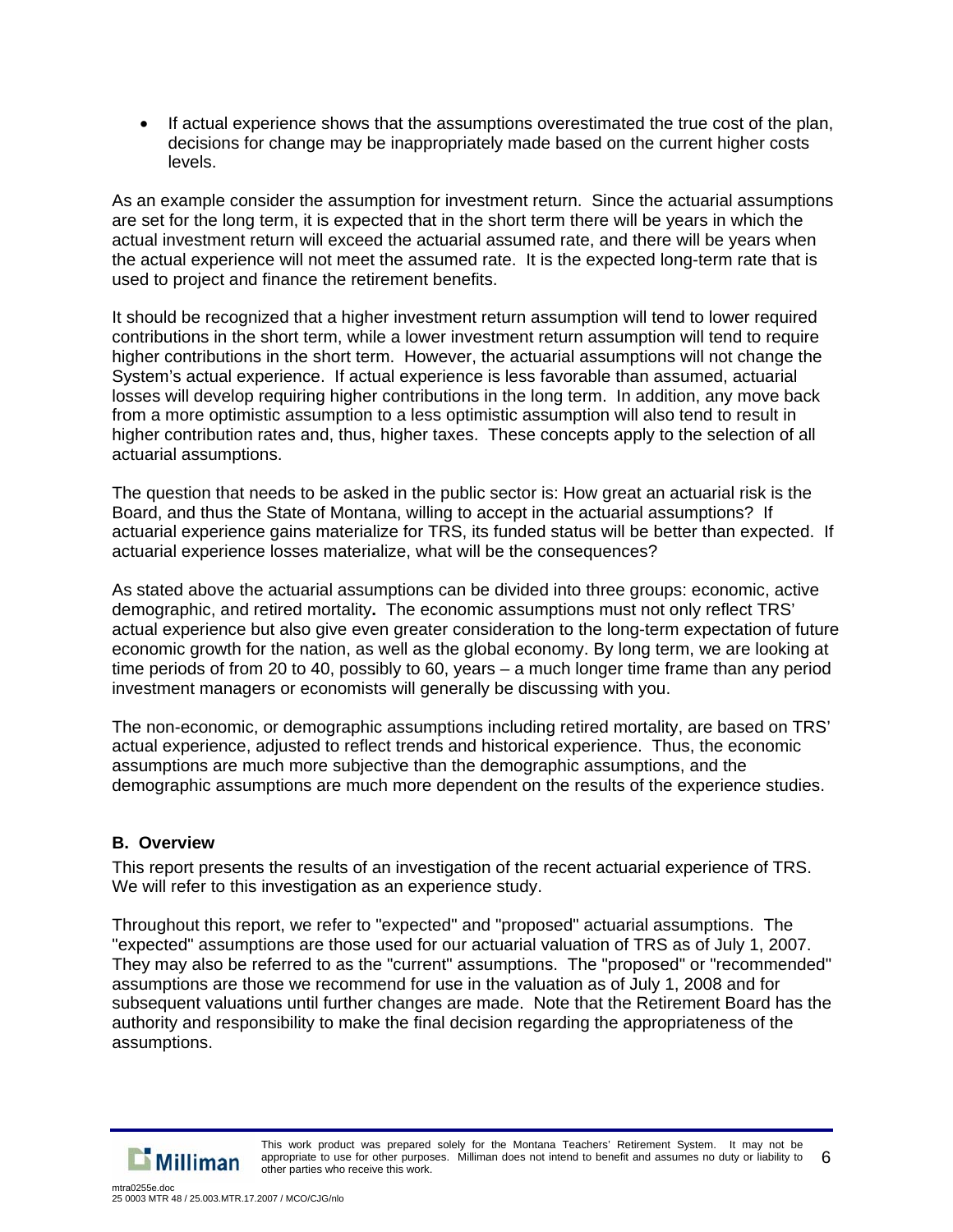Economic assumptions are generally chosen on the basis of the actuary's expectations as to the effect of future economic conditions on the operation of TRS. However, the setting of these assumptions is much more subjective than in setting and recommending the demographic assumptions. This report does not consider the economic assumptions.

Sections 3 through 10 of this report show the results of our study of active member demographic assumptions. The exhibits are detailed comparisons between actual and expected experience on both the current and proposed bases.

For each type of assumption, graphs show the actual, the expected (or old) and proposed rates. The exhibits also show the total numbers of actual and expected terminations, retirements and disabilities. Ratios larger than 100% on the current basis indicate that the rates may need to be raised; ratios smaller than 100% indicate that rates may need to be lowered.

For each exhibit, the actual decrement rates are shown as bar graphs on either a quinquennialage basis, a years-of-service basis, or, in the case of retirement rates, on an age-by-age basis. The current rates – the "expected" rates – used in the July 1, 2007 actuarial valuation, are shown as well as the new proposed assumptions as line graphs. Therefore, the assumption changes we are proposing are illustrated by the difference between the two lines in each exhibit.

# **C. Our Philosophy**

Similar to an actuarial valuation, the calculation of actual and expected experience is a fairly mechanical process. From one actuary to another, you would expect to see very little difference. However, the setting of assumptions is a different story, as it is more art than science. In this report, we recommend new assumptions. To help you understand our thought process, here is a brief summary of our philosophy:

- Don't overreact: When we see significant changes in experience, we generally do not adjust our rates to reflect the entire difference. We will generally recommend rates somewhere between the old rates and the new experience. If the experience during the next study shows the same result, we will probably recognize this trend at that point. On the other hand, if the experience returns closer to its prior level, we will not have overreacted, possibly causing unnecessary volatility in contribution rates.
- Anticipate Trends: If there is an identified trend that is expected to continue, we believe that this should be recognized. An example of this is the retiree mortality assumption. It is an established trend that people are continuing to live longer; therefore, we build in a margin to reflect future decreases in mortality rates.
- Simplify: Where there is no material difference in results, we attempt to simplify our assumptions and methods. There is no point in complexity that does not improve accuracy.

# **D. Actuarial Standard of Practice No. 27 – Selection of Economic Assumptions**

This report does not address the current economic assumptions. Our study of the TRS economic assumptions issued May 4, 2004 confirmed that the System's current economic assumptions have been developed in accordance with ASOP No. 27. Accordingly, the economic assumptions adopted in 2004 will be used in the upcoming actuarial valuation.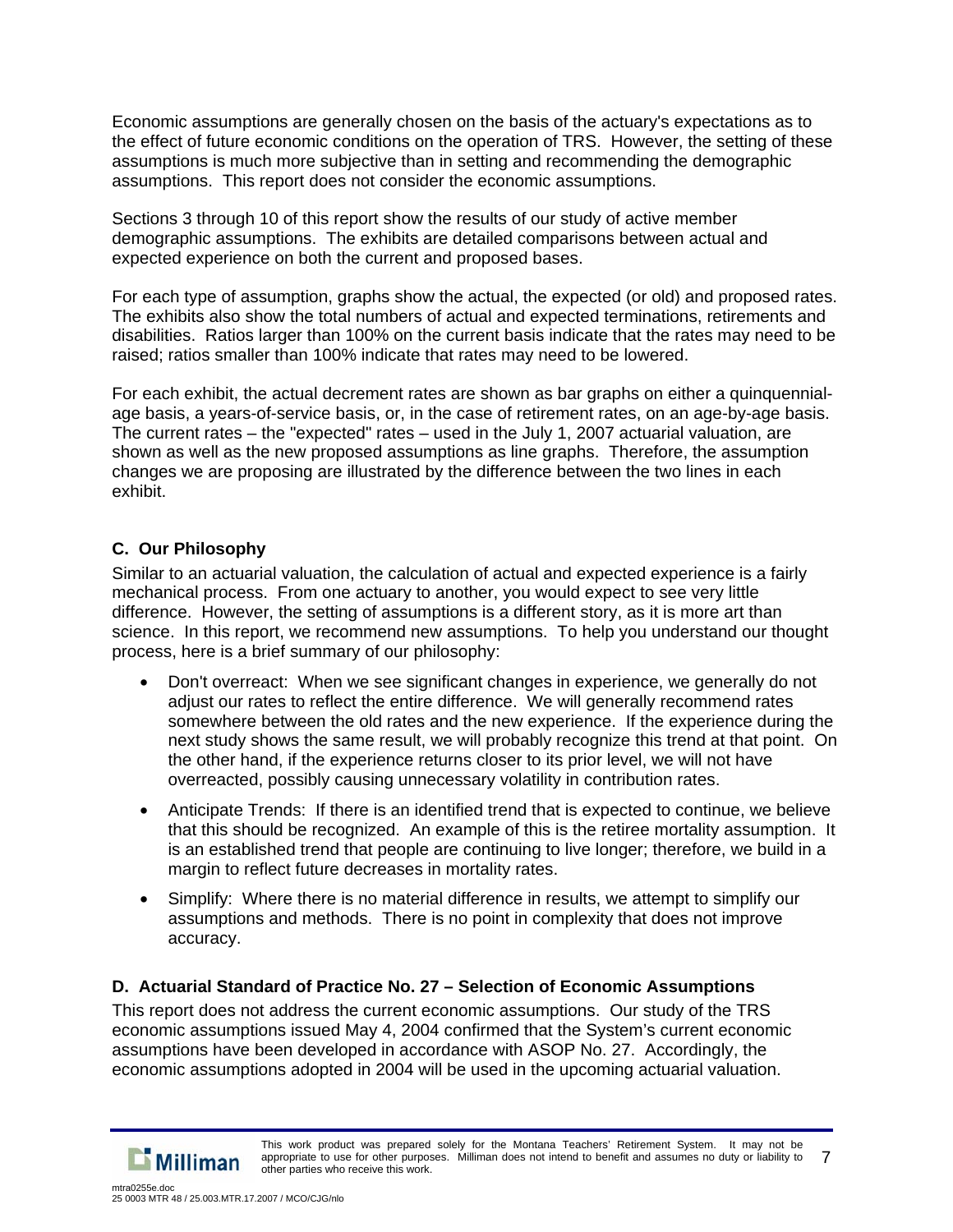The Actuarial Standards Board has adopted Actuarial Standard of Practice (ASOP) No. 27, *Selection of Economic Assumptions for Measuring Pension Obligations*. This standard provides guidance to actuaries giving advice on selecting economic assumptions for measuring obligations under defined benefit plans, such as TRS.

Because no one knows what the future holds, the best an actuary can do is to use professional judgment to estimate possible future economic outcomes. These estimates are based on a mixture of past experience, future expectations, and professional judgment. The actuary should consider a number of factors, including the purpose and nature of the measurement, and appropriate recent and long-term historical economic data. However, the standard explicitly advises the actuary not to give undue weight to recent experience.

Recognizing that there is not one "right answer", the standard calls for the actuary to develop a best estimate range for each economic assumption, and then recommend a specific point within that range. Each economic assumption should individually satisfy this standard.

After completing the selection process, the actuary should review the set of economic assumptions for consistency. As an example, an inflation component used in both the investment return and wage growth assumptions should be consistent. If a change occurs in one assumption, the actuary needs to consider if the change should modify other economic assumptions as well.

An actuary's best-estimate range with respect to a particular measurement of pension obligations may change from time to time due to changing conditions or emerging plan experiences. The actuary may change assumptions frequently in certain situations, even if the best-estimate range has not changed materially, and less frequently in other situations. Even if assumptions are not changed, the actuary needs to be satisfied that each of the economic assumptions selected for a particular measurement complies with Actuarial Standard of Practice No. 27 (ASOP No. 27).

### **E. Actuarial Standard of Practice No. 35: Selection of Demographic Assumptions**

Actuarial Standard of Practice No. 35 (ASOP No. 35) governs the selection of demographic and other noneconomic assumptions for measuring pension obligations. ASOP No. 35 states that the actuary should use professional judgment to estimate possible future outcomes based on past experience and future expectations, and select assumptions based upon application of that professional judgment. The actuary should select reasonable demographic assumptions in light of the particular characteristics of the defined benefit plan that is the subject of the measurement. A reasonable assumption is one that is expected to appropriately model the contingency being measured and is not anticipated to produce significant cumulative actuarial gains or losses over the measurement period.

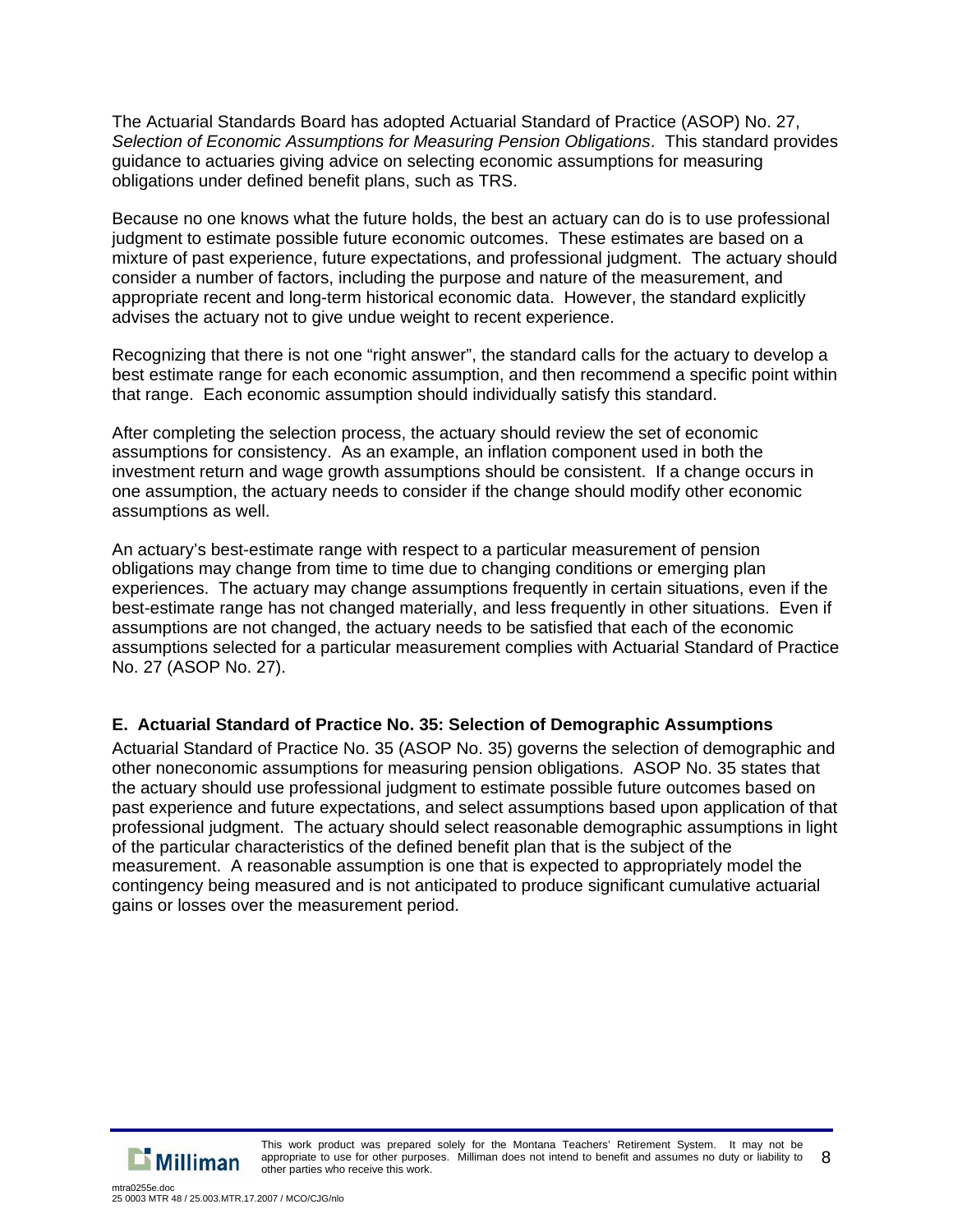# **ASOP No. 35 Steps**

The actuary should follow the following steps in selecting the demographic assumptions:

- 1. Identify the types of assumptions. Types of demographic assumptions include but are not limited to retirement, mortality, termination of employment, disability, election of optional forms of payment, administrative expenses, family composition, and treatment of missing or incomplete data. The actuary should consider the purpose and nature of the measurement, the materiality of each assumption, and the characteristics of the covered group in determining which types of assumptions should be incorporated into the actuarial model.
- 2. Consider the relevant assumption universe. The relevant assumption universe includes experience studies or published tables based on the experience of other representative populations, the experience of the plan sponsor, the effects of plan design, and general trends.
- 3. Consider the assumption format. The assumption format includes whether assumptions are based on parameters such as gender, age, service or calendar year. The actuary should consider the impact the format may have on the results, the availability of relevant information, the potential to model anticipated plan experience, and the size of the covered population.
- 4. Select the Specific Assumptions. In selecting an assumption the actuary should consider the potential impact of future plan design as well as the factors listed above.
- 5. Evaluate the Reasonableness of the Selected Assumption. The assumption should be expected to appropriately model the contingency being measured. The assumption should not be anticipated to produce significant actuarial gains or losses.

# **ASOP No. 35 General Considerations and Application**

Each individual demographic assumption should satisfy the criteria of ASOP No. 35. In selecting demographic assumptions the actuary should also consider: the internal consistency between the assumptions, materiality, cost effectiveness, and the combined effect of all assumptions. At each measurement date the actuary should consider whether the selected assumptions continue to be reasonable, but the actuary is not required to do a complete assumption study at each measurement date. In our opinion, the demographic assumptions recommended in this report have been developed in accordance with ASOP No. 35.

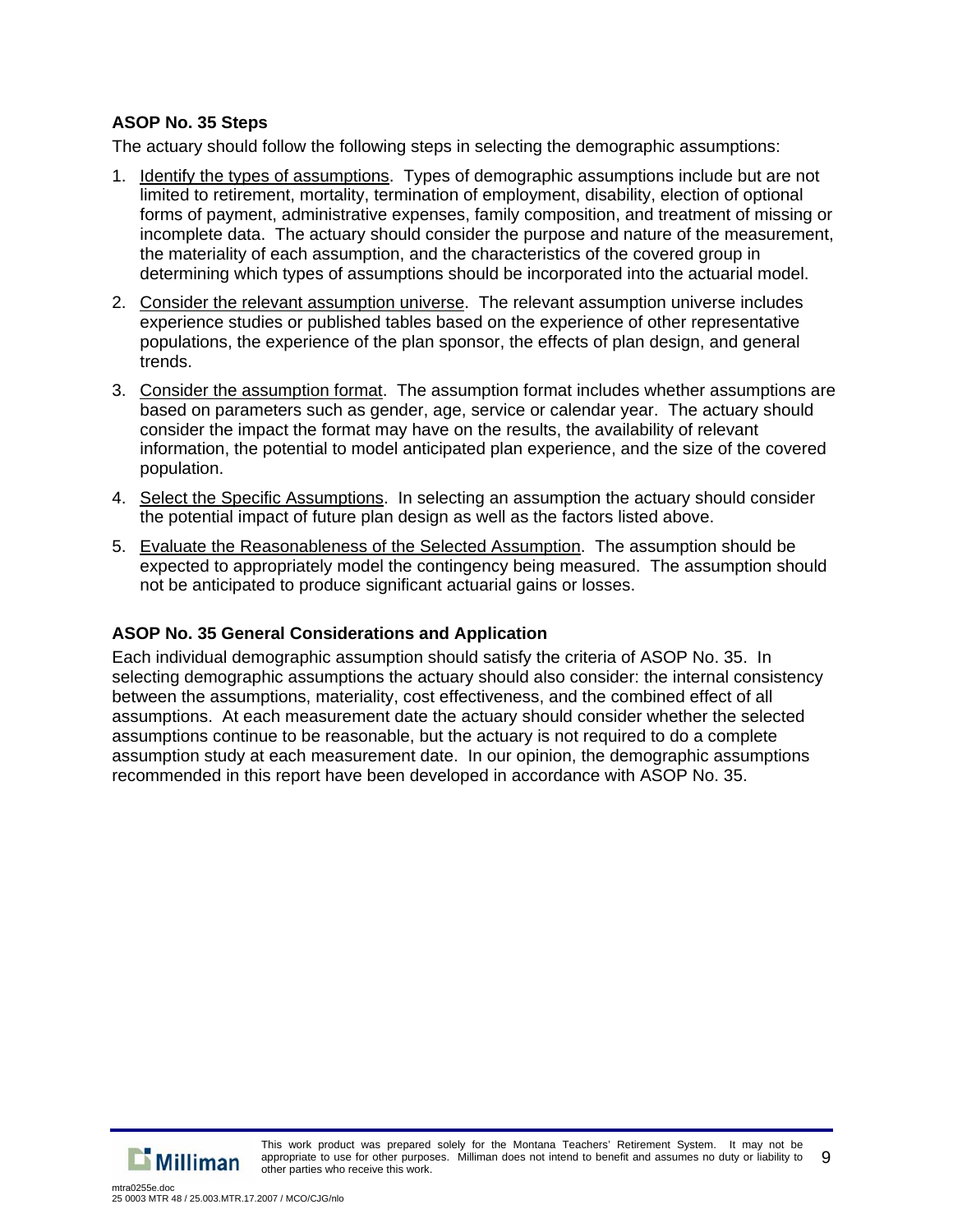### **Section 3**

### **Retirement**

Exhibits in this section present comparisons of actual retirements during the current and prior study periods with those expected according to the actuarial assumptions used in our 2007 valuation. We found the rates used in our 2007 valuation to be fairly consistent with the actual experience during the study period. Nevertheless, we are recommending some minor revisions which will reduce the probabilities of retirement for both general and university members.

# **Assumption Format**

Retirement rates are currently based on three factors:

- Age
- Eligibility for an Unreduced Retirement, and
- Membership in the Montana University System (MUS).

Our study found each factor to be significant.

The requirements for early retirement with a reduced benefit are 5 years of service and age 50. The requirements for retirement with an unreduced benefit are either 25 years of service, regardless of age, or age 60 and 5 years of service.

### **Results and Recommendations**

*Ages 70 and Over* 

All exhibits exclude retirees after age 70. We continue to recommend an assumption of immediate retirement for members aged 70 and older.

### *Exhibit 1: Retirement with Reduced Benefits - General Members*

The increase in reduced retirements with age matches experience. The actual rates are less than assumed. We are recommending the current assumption be lowered at all ages.

#### *Exhibit 2: Retirement with Reduced Benefits - University Members*

The general shape of the assumption curve matches experience. The small size of the group is expected to cause irregularities in experience. We are recommending no changes to the current assumption.

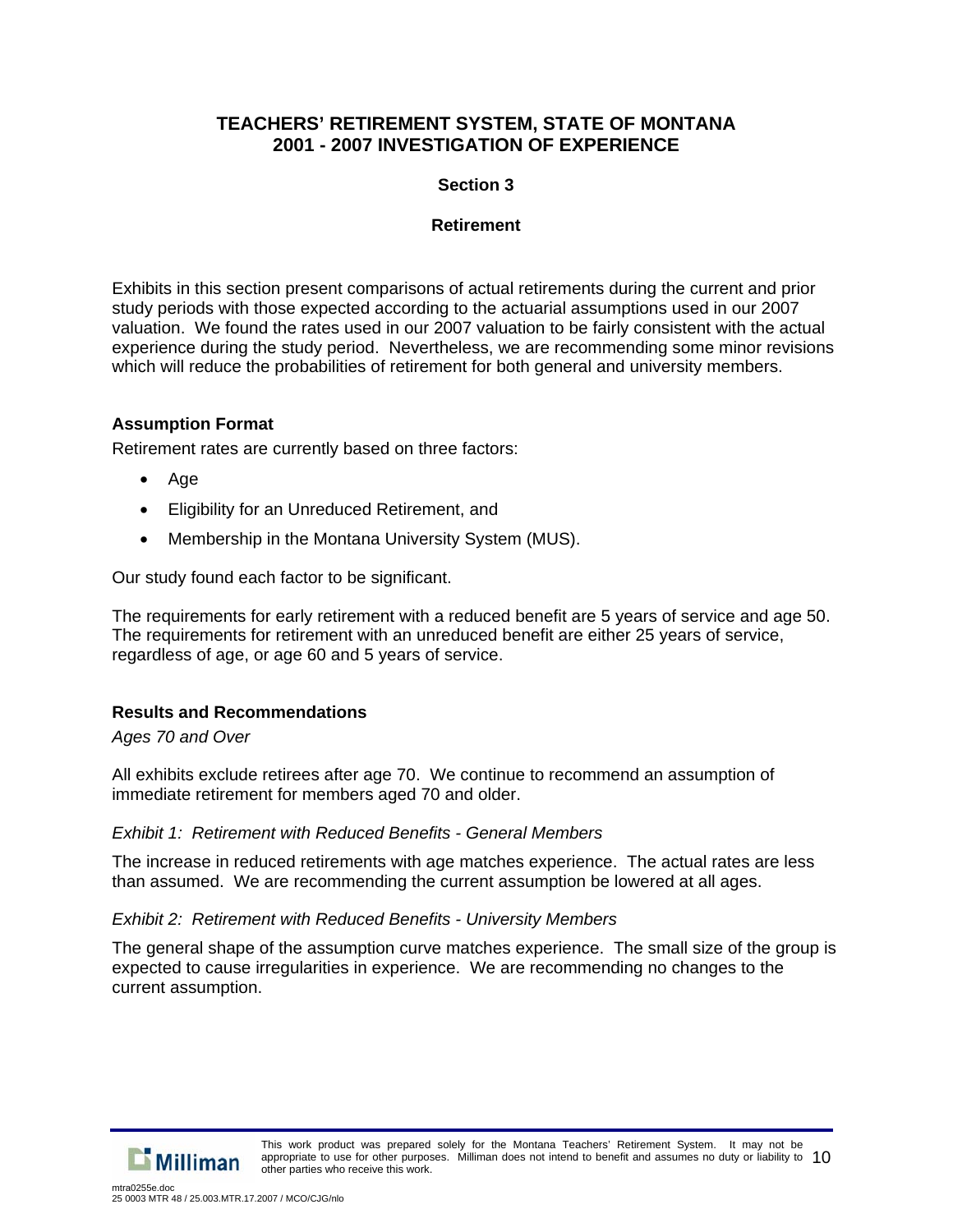### *Exhibit 3: Retirement with Full Benefits (First Year Eligible to Retire) - General Members*

We are recommending refinements to the shape of the assumption curve to reflect that there have been more retirements than expected in the late 50s and fewer retirements than expected at 60. The total number of assumed retirements is less under the recommendation.

#### *Exhibit 4: Retirement with Full Benefits (First Year Eligible to Retire) - University Members*

Experience does not suggest higher probabilities at older ages. The recommended rates raise the assumption slightly at lower ages and lower it at age 60. The total number of assumed retirements is less under the recommendation.

#### Exhibit 5: *Retirement with Full Benefits (Excludes First Year Eligible to Retire) - General Members*

Experience follows the shape of the current assumptions, but there have been fewer retirements than expected. Our recommendation maintains the shape of the curve and lowers the total number of expected retirements.

*Exhibit 6: Retirement with Full Benefits (Excludes First Year Eligible to Retire) - University Members* 

Our recommendation makes small adjustments to the shape of the curve and lowers the total number of expected retirements.

#### **Summary**

The results of our retirement study showed experience which was fairly consistent with the current retirement rates. Nevertheless, we are recommending some minor revisions which will reduce the probabilities of retirement for both general and university members. Specifically, the recommended assumptions:

- make small refinements to the patterns of the unreduced retirement assumptions which generally decrease the probabilities,
- decrease the probabilities of reduced retirement for general members at all ages, and
- leave the probabilities of reduced retirement for university members unchanged.

| <b>General Member Retirement Summary</b> |        |                 |                 |                 |                 |
|------------------------------------------|--------|-----------------|-----------------|-----------------|-----------------|
| <b>Type of Retirement</b><br>Actual/     |        |                 |                 | Actual/         |                 |
|                                          | Actual | <b>Expected</b> | <b>Expected</b> | <b>Proposed</b> | <b>Proposed</b> |
| Reduced                                  | 521    | 870             | 60%             | 641             | 81%             |
| 1 <sup>st</sup> Year Unreduced           | 424    | 509             | 83%             | 475             | 89%             |
| After 1 <sup>st</sup> Year Unreduced     | 1.829  | 2.318           | 79%             | 2.073           | 88%             |
| ⊺otal                                    | 2.774  | 3.697           | 75%             | 3.189           | 87%             |

| <b>University Member Retirement Summary</b> |        |                 |                 |                 |                 |  |
|---------------------------------------------|--------|-----------------|-----------------|-----------------|-----------------|--|
| <b>Type of Retirement</b>                   |        |                 | Actual/         |                 | Actual/         |  |
|                                             | Actual | <b>Expected</b> | <b>Expected</b> | <b>Proposed</b> | <b>Proposed</b> |  |
| Reduced                                     | 39     | 48              | 81%             | 48              | 81%             |  |
| 1 <sup>st</sup> Year Unreduced              | 32     | 40              | 80%             | 34              | 94%             |  |
| After 1 <sup>st</sup> Year Unreduced        | 257    | 347             | 74%             | 319             | 81%             |  |
| Total                                       | 328    | 435             | 75%             | 401             | 82%             |  |

### **Reader's Note**

The recommended assumptions are expressed in numerical format in Section 8.



This work product was prepared solely for the Montana Teachers' Retirement System. It may not be appropriate to use for other purposes. Milliman does not intend to benefit and assumes no duty or liability to 11 other parties who receive this work.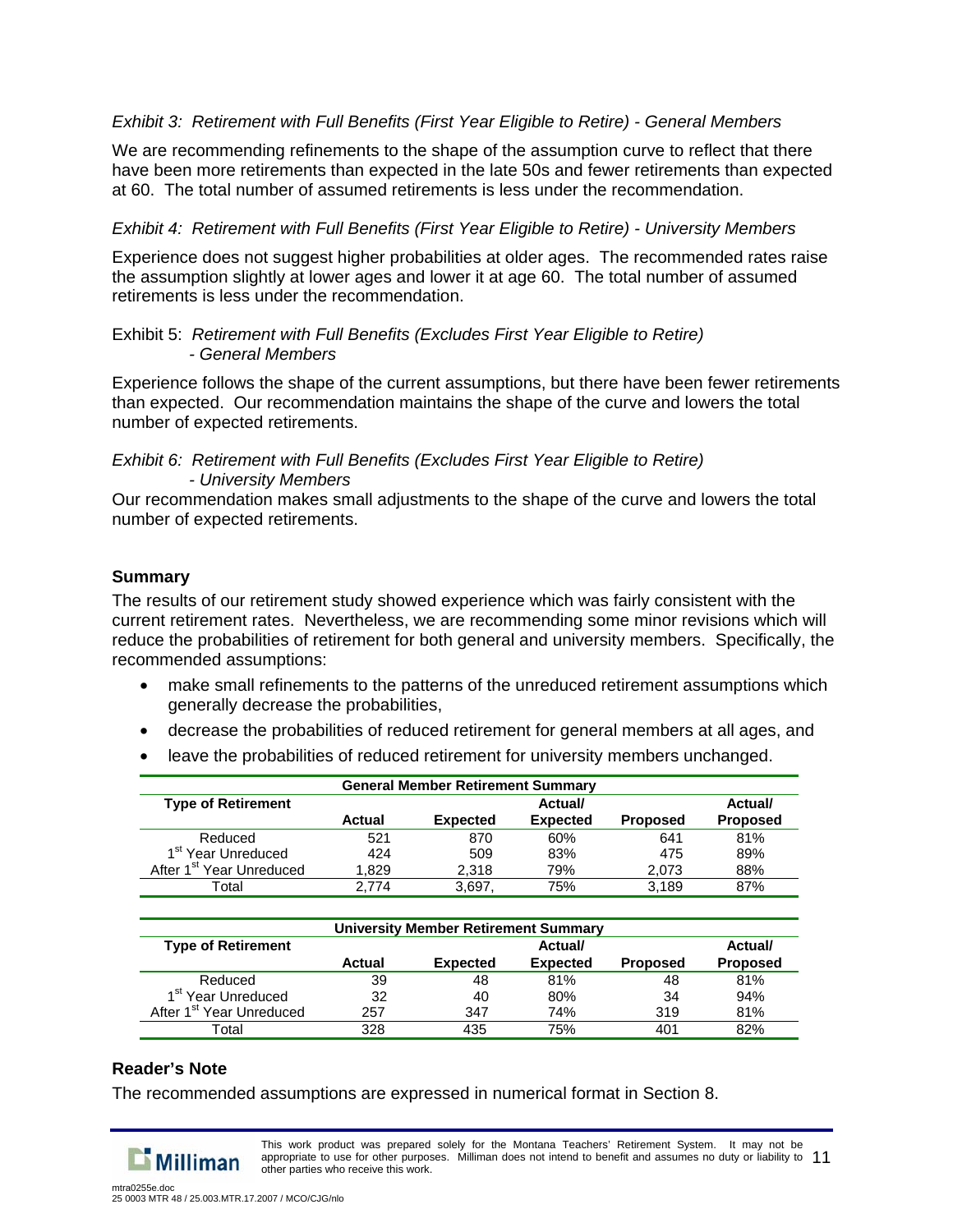**Exhibit 1** 

### **Retirement with Reduced Benefits General Members**



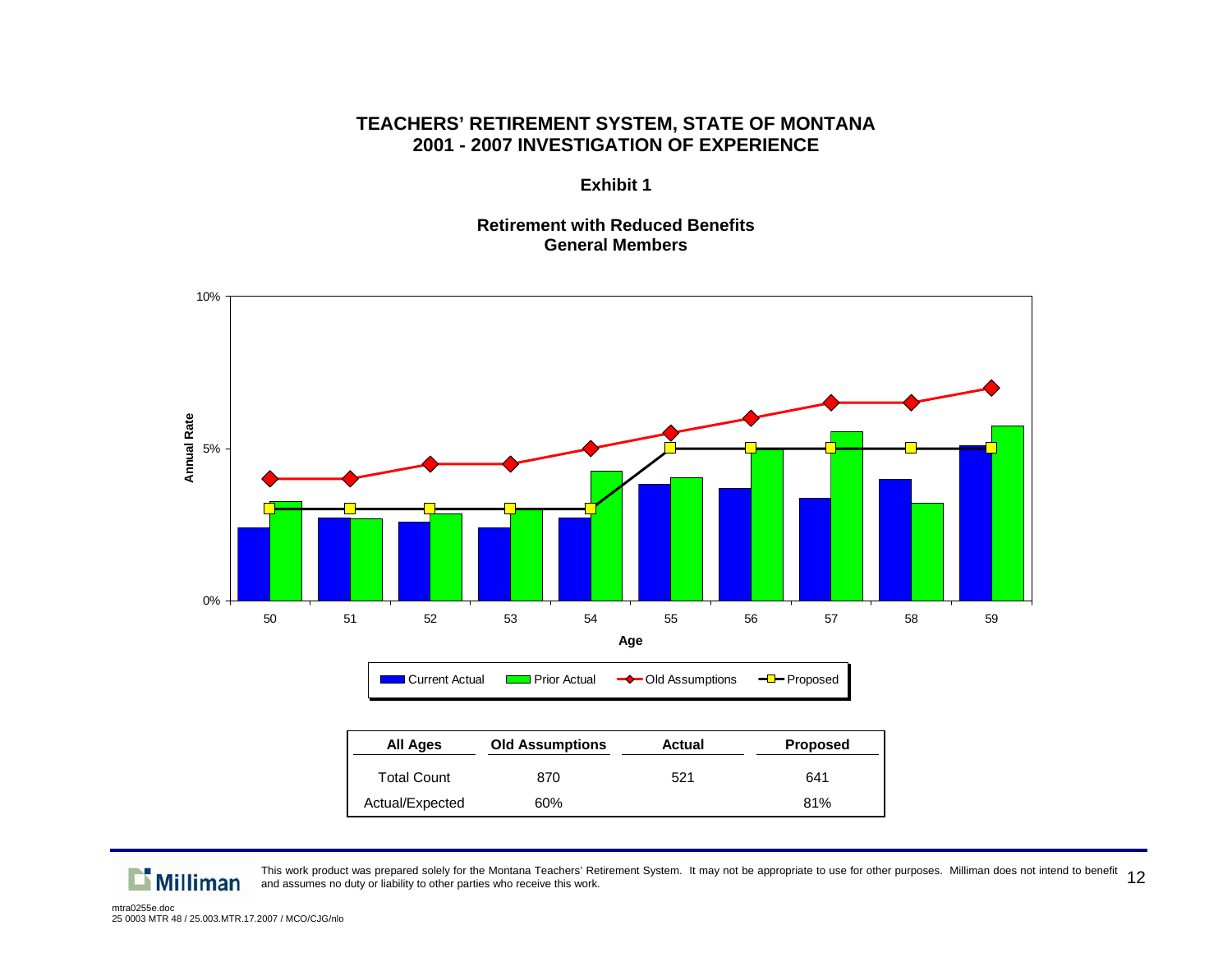**Exhibit 2** 

#### **Retirement with Reduced Benefits University Members**



| All Ages           | Old Assumptions | Actual | <b>Proposed</b> |
|--------------------|-----------------|--------|-----------------|
| <b>Total Count</b> | 48              | 39     | 48              |
| Actual/Expected    | 81%             |        | 81%             |

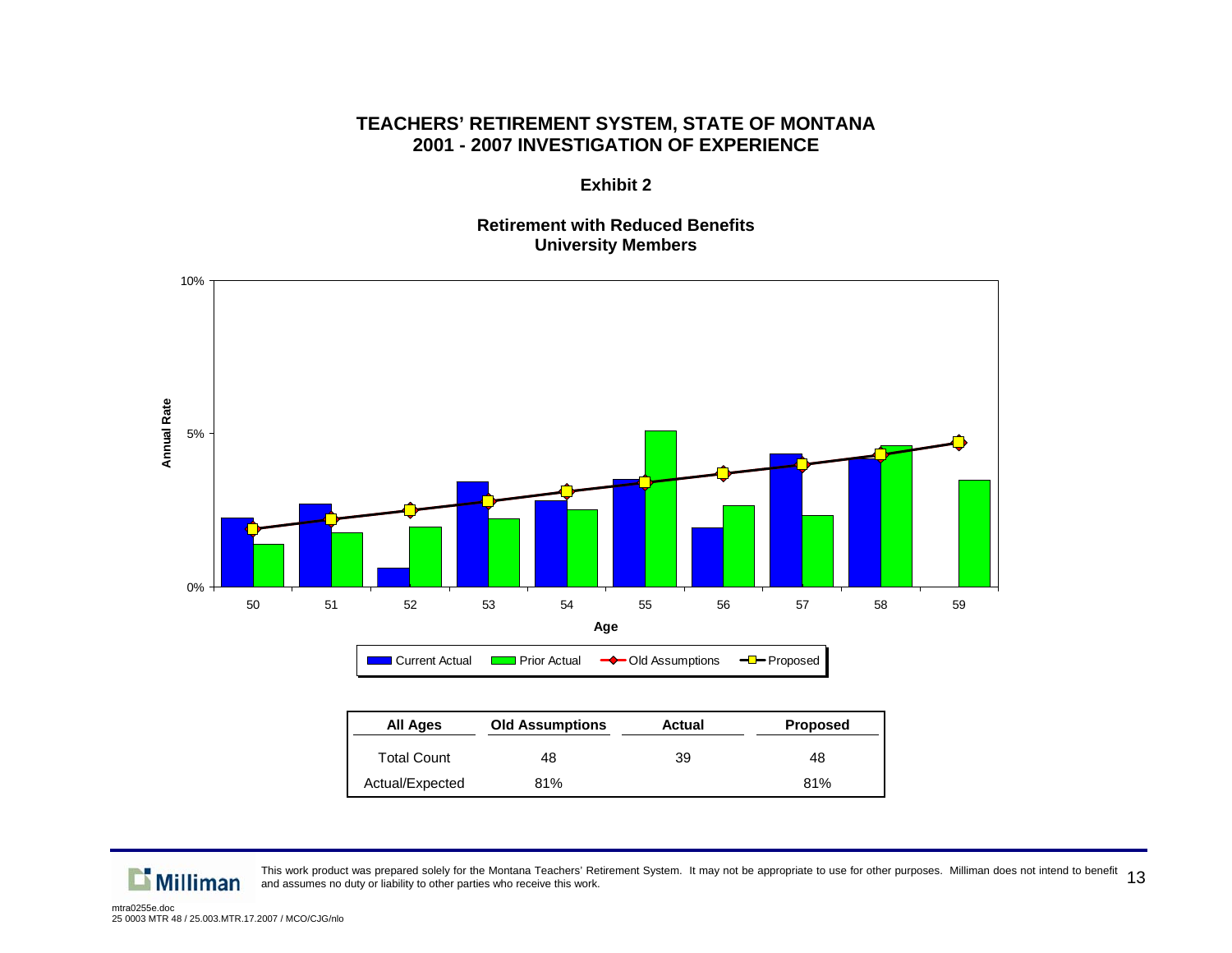#### **Exhibit 3**

### **Retirement with Full Benefits (First Year Eligible to Retire) General Members**



| <b>Graphed Ages</b> | <b>Old Assumptions</b> | Actual | <b>Proposed</b> |
|---------------------|------------------------|--------|-----------------|
| <b>Total Count</b>  | 469                    | 408    | 438             |
| Actual/Expected     | 87%                    |        | 93%             |
|                     |                        |        |                 |
| All Ages            | <b>Old Assumptions</b> | Actual | <b>Proposed</b> |
| <b>Total Count</b>  | 509                    | 424    | 475             |



This work product was prepared solely for the Montana Teachers' Retirement System. It may not be appropriate to use for other purposes. Milliman does not intend to benefit  $\:14$ <br>and assumes no duty or liability to other pa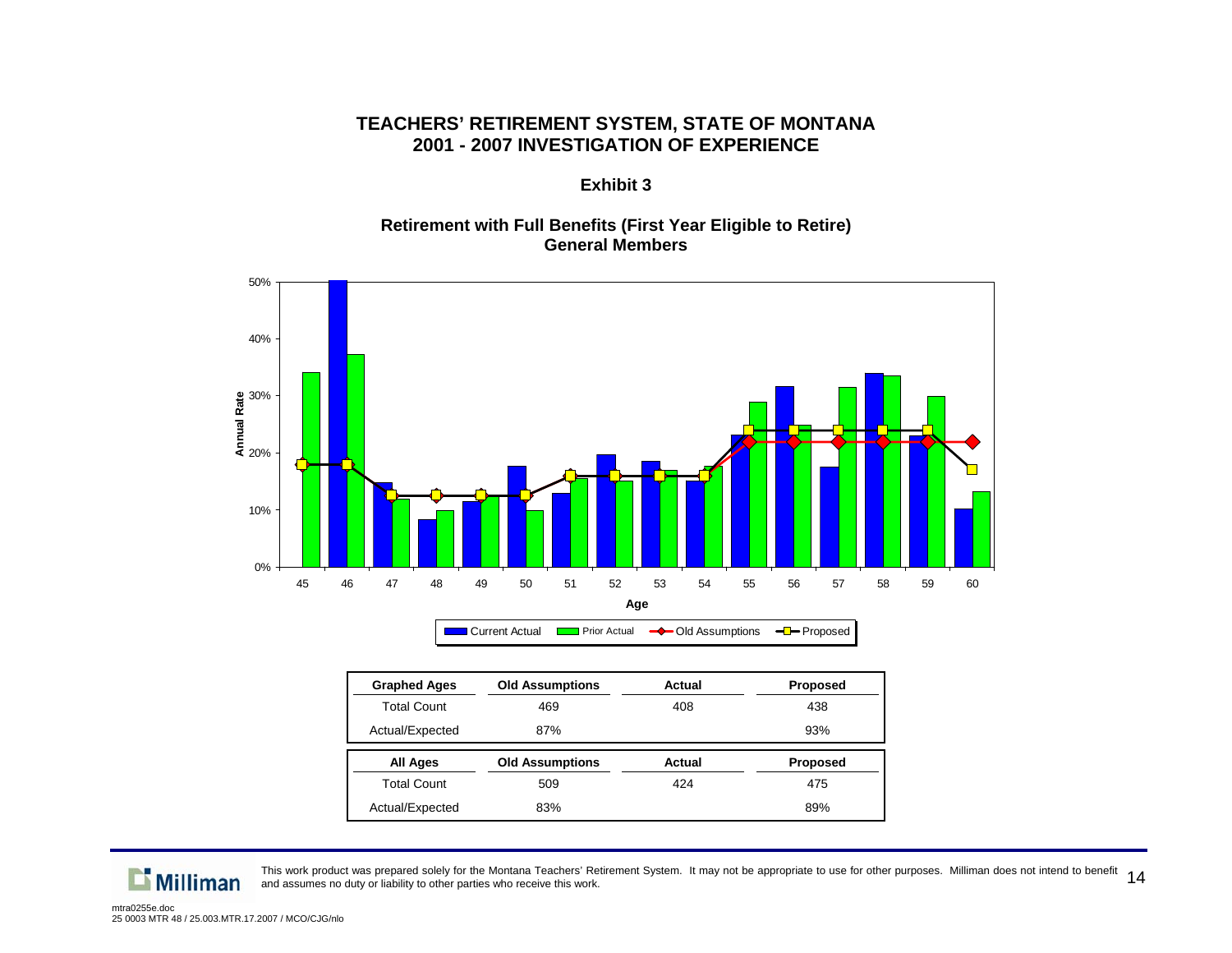**Exhibit 4** 

### **Retirement with Full Benefits (First Year Eligible to Retire) University Members**



| <b>Graphed Ages</b> | <b>Old Assumptions</b> | Actual        | <b>Proposed</b> |
|---------------------|------------------------|---------------|-----------------|
| <b>Total Count</b>  | 38                     | 31            | 34              |
| Actual/Expected     | 82%                    |               | 91%             |
|                     |                        |               |                 |
| All Ages            | <b>Old Assumptions</b> | <b>Actual</b> | <b>Proposed</b> |
| <b>Total Count</b>  | 40                     | 32            | 34              |

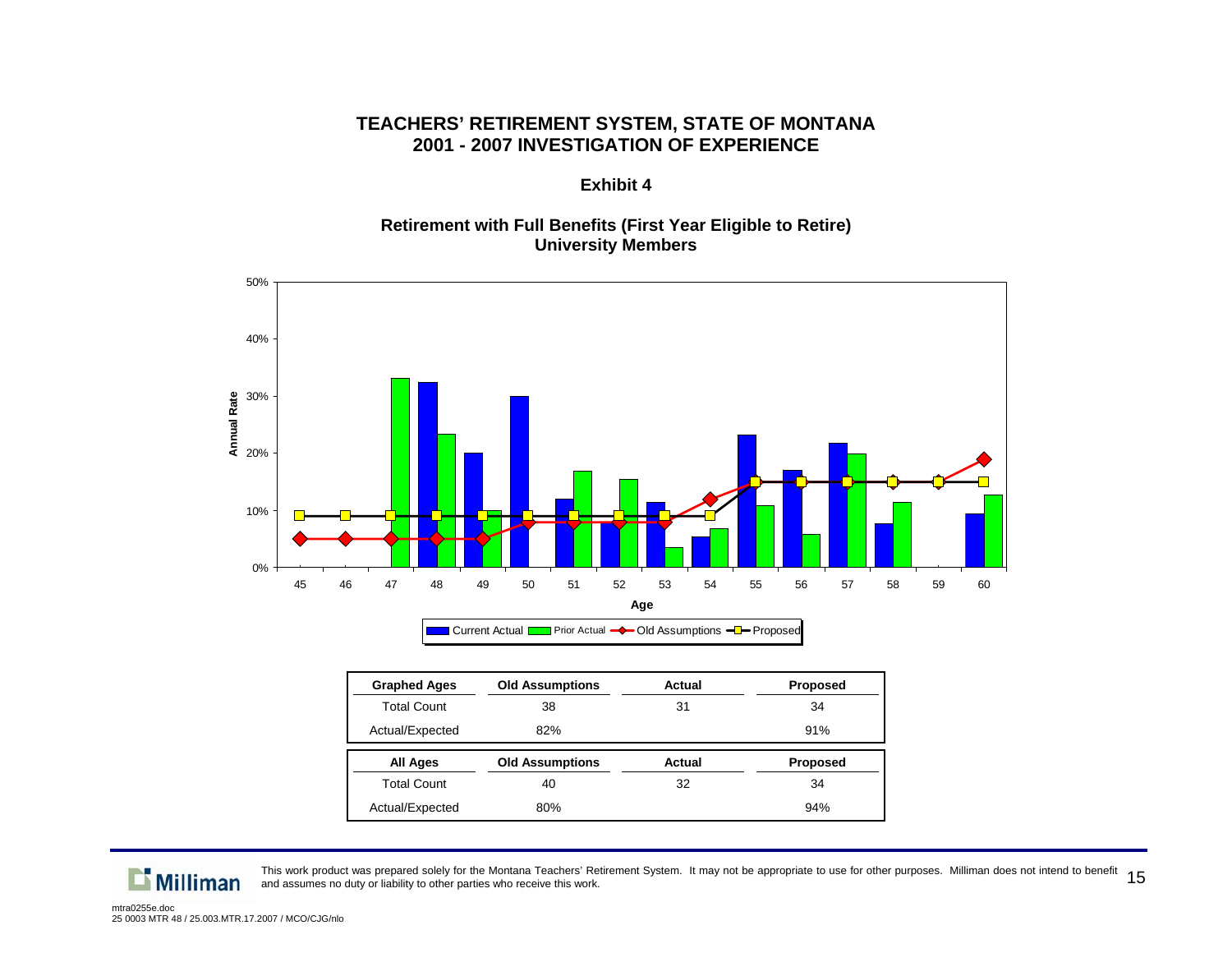### **Exhibit 5**

### **Retirement with Full Benefits (Excludes First Year Eligible to Retire) General Members**



| <b>Graphed Ages</b> | <b>Old Assumptions</b> | Actual | <b>Proposed</b> |
|---------------------|------------------------|--------|-----------------|
| <b>Total Count</b>  | 2.137                  | 1.764  |                 |
| Actual/Expected     | 83%                    |        | 93%             |
|                     |                        |        |                 |
| All Ages            | <b>Old Assumptions</b> | Actual | <b>Proposed</b> |
| <b>Total Count</b>  | 2.318                  | 1.829  | 2,073           |

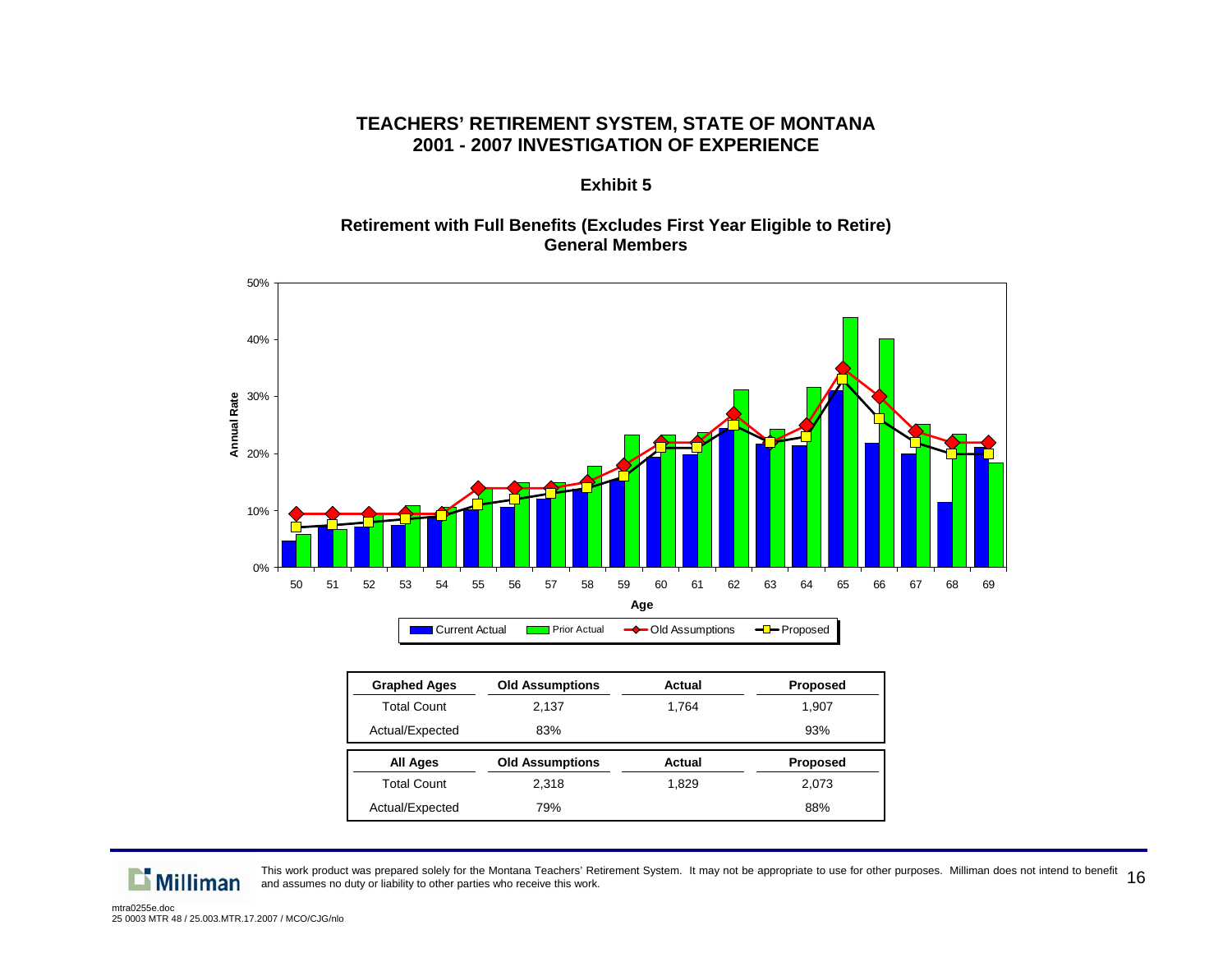#### **Exhibit 6**

#### **Retirement with Full Benefits (Excludes First Year Eligible to Retire) University Members**



| <b>Graphed Ages</b> | <b>Old Assumptions</b> | Actual | <b>Proposed</b> |
|---------------------|------------------------|--------|-----------------|
| <b>Total Count</b>  | 286<br>241             |        | 257             |
| Actual/Expected     | 84%                    |        | 94%             |
|                     |                        |        |                 |
| All Ages            | <b>Old Assumptions</b> | Actual | <b>Proposed</b> |
| <b>Total Count</b>  | 347                    | 257    | 319             |

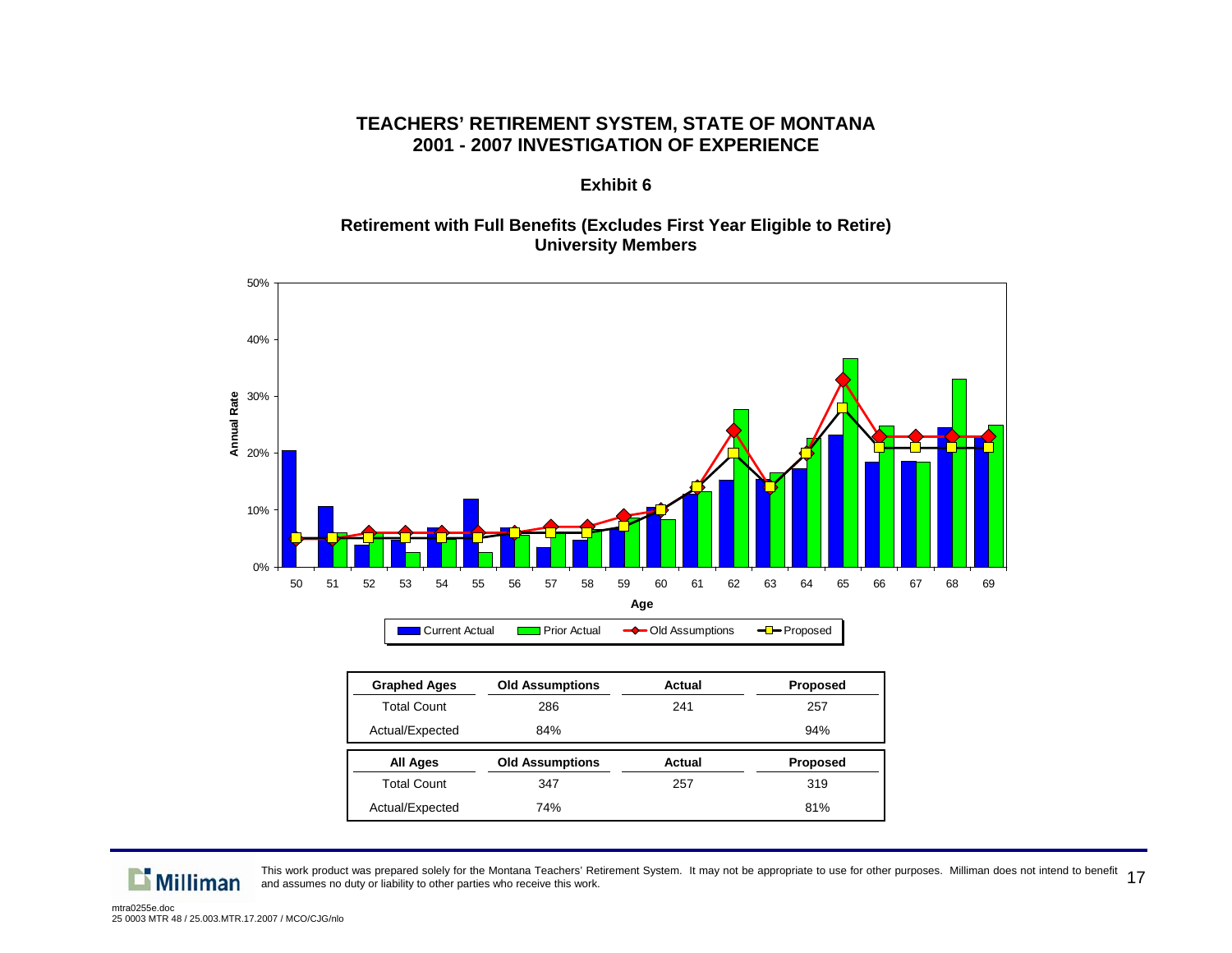### **Section 4**

# **Disability Retirement**

Exhibits in this section present comparisons of actual disabled retirements during the current and prior study periods with those expected according to the actuarial assumptions used in our 2007 valuation. We found the rates used in our 2007 valuation to be fairly consistent with the actual experience during the study period.

# **Assumption Format**

Disability rates are currently based on two factors:

- Age, and
- Membership in the Montana University System (MUS).

Although our study did not have a creditable number of disabilities to validate the shape of the age curve, the shape is generally consistent with experience and the increased incidence of disability at older ages is an almost universal phenomenon. We are no longer recommending a separate assumption for MUS members.

We are recommending lower rates for general members. There are no longer enough university members to make credible adjustments to the disability assumption. Only two university members became disabled in the study period. The recommended assumption for general members is close to the current assumption for university members. Therefore we are recommending that the two groups be combined for the purpose of setting and applying this assumption.

### **Results and Recommendations**

### *Exhibit 7: Disability Retirement - General Members*

The actual rates are less than assumed. We are recommending the current assumption be lowered at all ages.

### *Exhibit 8: Disability Retirement - University Members*

There are only two actual disabilities. We are recommending the university assumption be set equal to the general member assumption.

|                        | <b>Disability Retirement Summary</b> |                 |                 |          |                 |  |
|------------------------|--------------------------------------|-----------------|-----------------|----------|-----------------|--|
|                        |                                      |                 | Actual/         |          | Actual/         |  |
| <b>Member Type</b>     | Actual                               | <b>Expected</b> | <b>Expected</b> | Proposed | <b>Proposed</b> |  |
| <b>General Members</b> | 36                                   | 81              | 44%             | 45       | 80%             |  |
| University Members     |                                      |                 | 50%             |          | 40%             |  |
| Total                  | 38                                   | 85              | 45%             | 50       | 76%             |  |

### **Reader's Note**

The recommended assumptions are expressed in numerical format in Section 8.



This work product was prepared solely for the Montana Teachers' Retirement System. It may not be appropriate to use for other purposes. Milliman does not intend to benefit and assumes no duty or liability to  $18$ other parties who receive this work.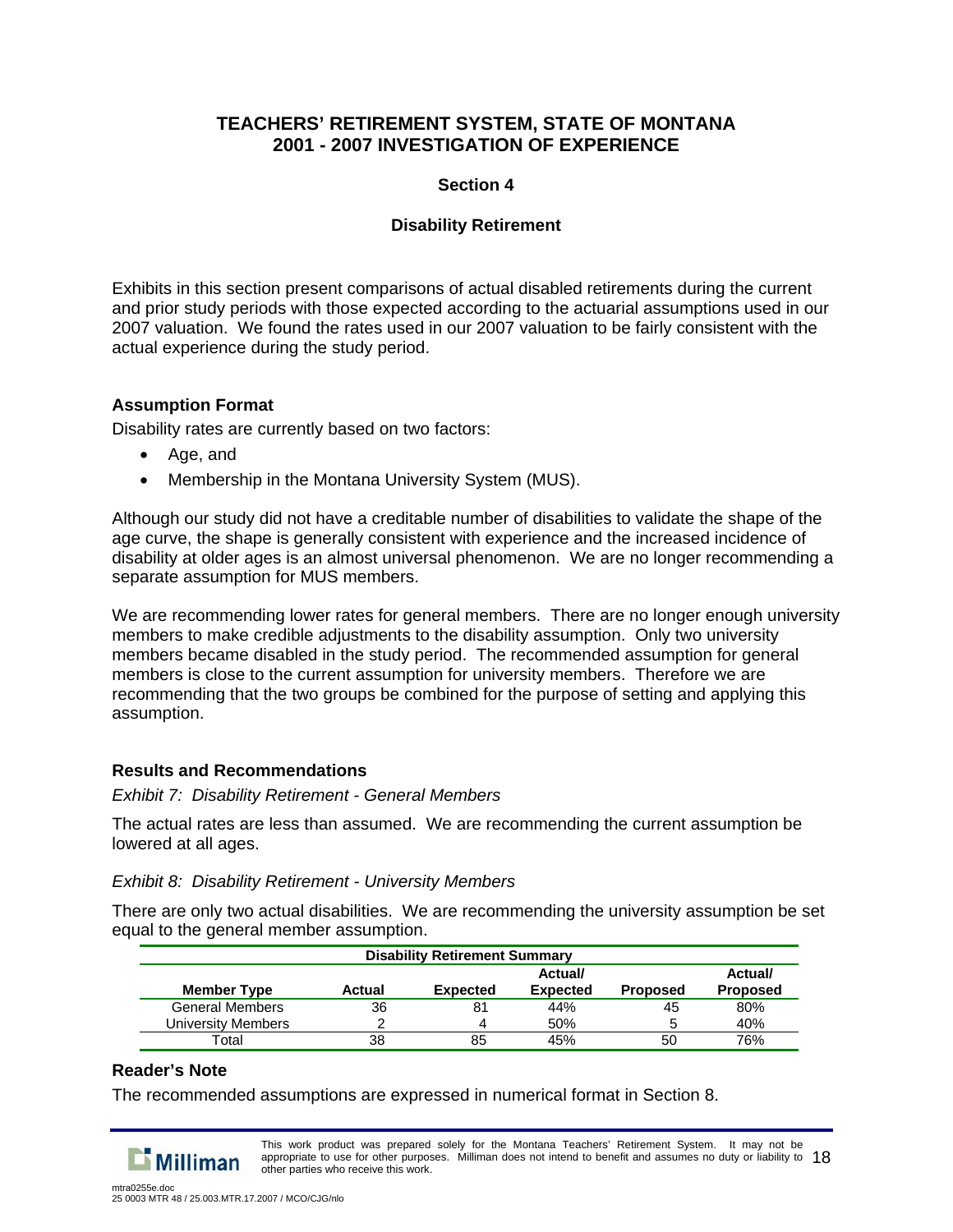#### **Exhibit 7**

**Disability Retirement General Members** 



|                    | <b>Old Assumptions</b> | Actual | <b>Proposed</b> |
|--------------------|------------------------|--------|-----------------|
| <b>Total Count</b> | 81                     | 36     | 45              |
| Actual/Expected    | 44%                    |        | 80%             |

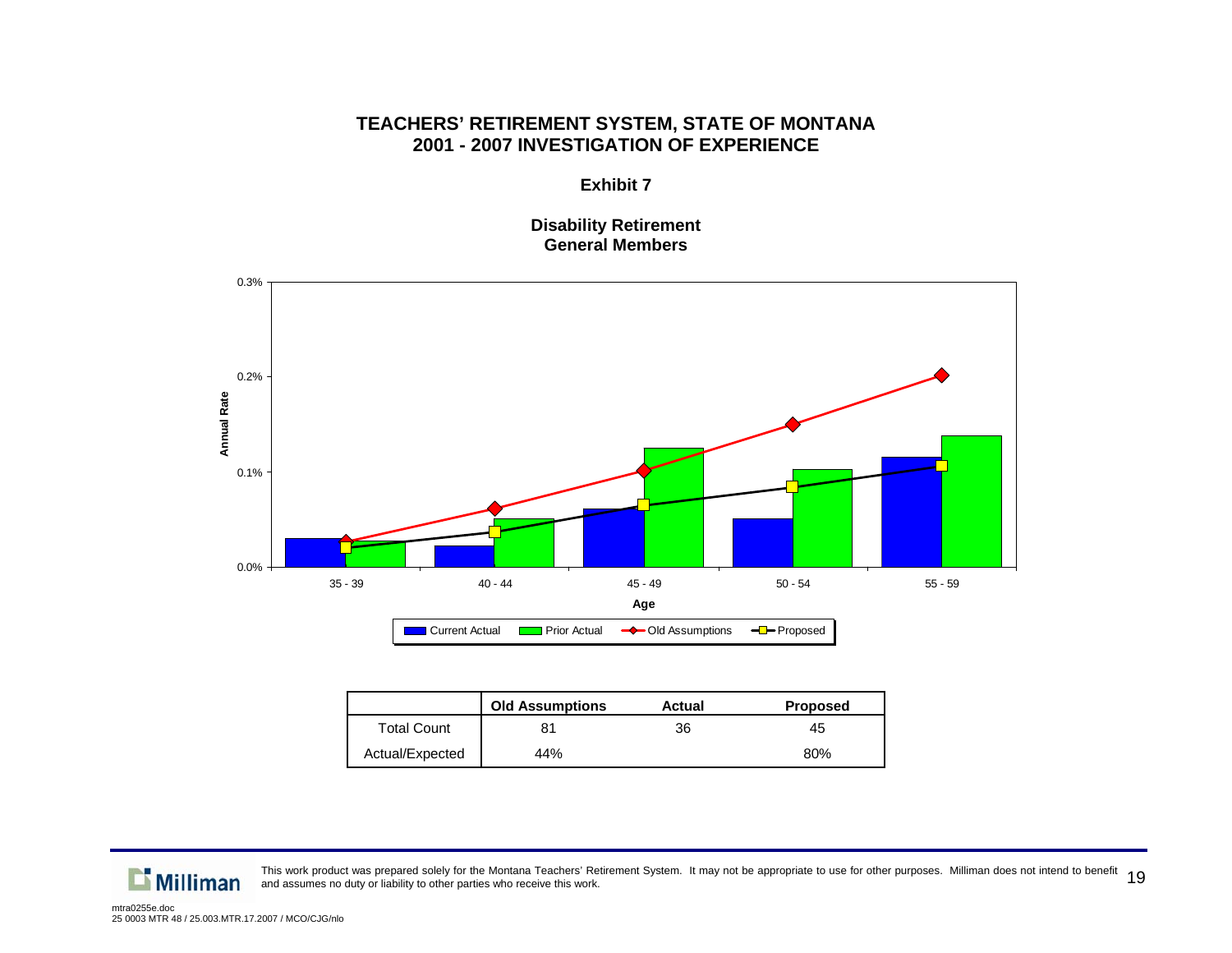**Exhibit 8** 

**Disability Retirement University Members** 



|                    | <b>Old Assumptions</b> | Actual | <b>Proposed</b> |
|--------------------|------------------------|--------|-----------------|
| <b>Total Count</b> |                        |        |                 |
| Actual/Expected    | 50%                    |        | 40%             |

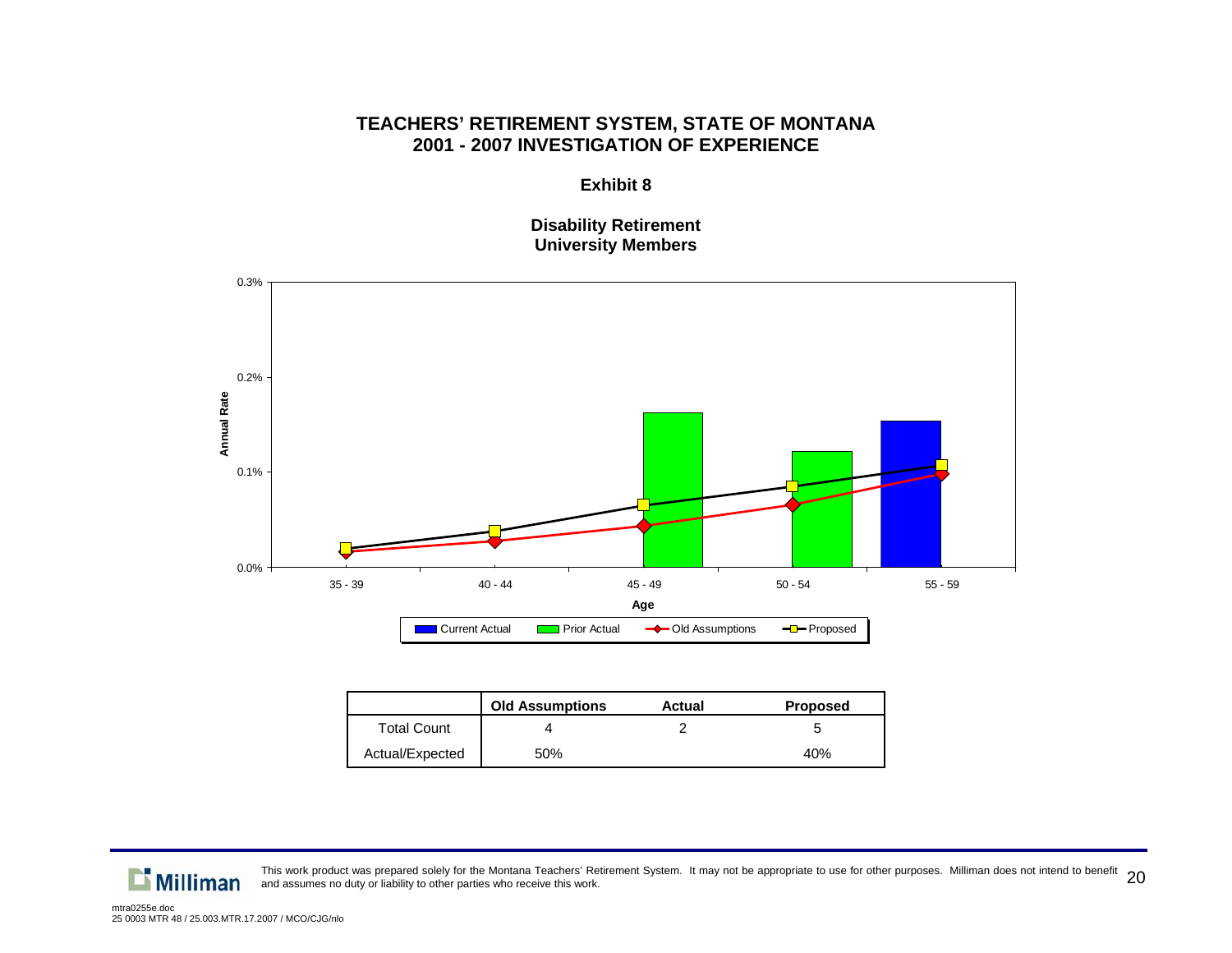# **Section 5**

# **Other Terminations of Employment**

### **Assumption Format**

Termination rates are currently based on two factors:

- Service, and
- Membership in the Montana University System (MUS).

Based on our experience in evaluating rates of termination with virtually all of our clients, termination varies by years of service. That experience is borne out in this study. However, for the second study in a row the experience of the university members was very close to the general members. In addition, there are becoming very few university members with less than 25 years of service. For both these reasons we are recommending the same assumption be used for both general members and university members.

We have lowered the probabilities of termination for members with longer service to be closer to actual experience. For the most part the recommended rates are about halfway between the current assumptions and the experience in the study period.

We did not have experience for the last 3 months of the six year period. Since terminations do not happen evenly through the year we excluded experience after July 1, 2006 and used a five year study period of July 1, 2001 to July 1, 2006.

### **Results and Recommendations**

### *Exhibit 9: Other Terminations of Employment – General Members*

Experience matches the shape of the current assumption. We are recommending a decrease in the probability of termination for members with longer service.

### *Exhibit 10: Other Terminations of Employment – University Members*

Again, experience matches the shape of the current assumption. We are recommending a decrease in the probability of termination for members with longer years of service. The experience of the university members is similar to the general members. This was also true in the last study. The number of university members with less than 25 years of service is also rapidly decreasing. Therefore we are recommending the two groups be combined for the purpose of setting and applying this assumption.

|                        | <b>Other Terminations of Employment Summary</b> |                 |                 |                 |                 |
|------------------------|-------------------------------------------------|-----------------|-----------------|-----------------|-----------------|
|                        |                                                 |                 | Actual/         |                 | Actual/         |
| <b>Member Type</b>     | Actual                                          | <b>Expected</b> | <b>Expected</b> | <b>Proposed</b> | <b>Proposed</b> |
| <b>General Members</b> | 7.157                                           | 6.597           | 108%            | 6.892           | 104%            |
| University Members     | 61                                              | 74              | 82%             | 64              | 95%             |
| Total                  | 7.218                                           | 6.671           | 108%            | 6.956           | 104%            |

# **Reader's Note**

The recommended assumptions are expressed in numerical format in Section 8.

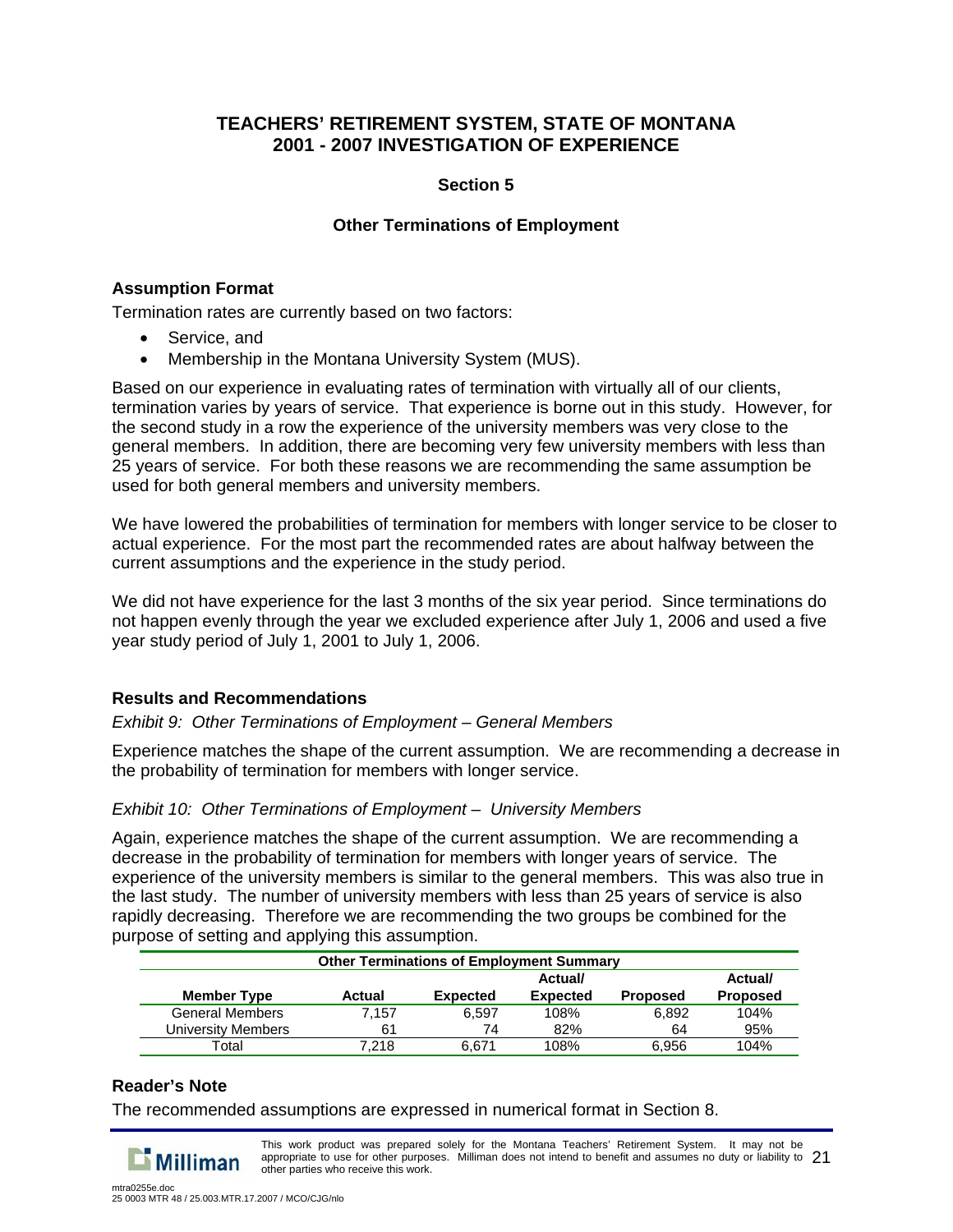**Exhibit 9** 

**Other Terminations of Employment General Members** 





This work product was prepared solely for the Montana Teachers' Retirement System. It may not be appropriate to use for other purposes. Milliman does not intend to benefit  $\,22$ <br>and assumes no duty or liability to other p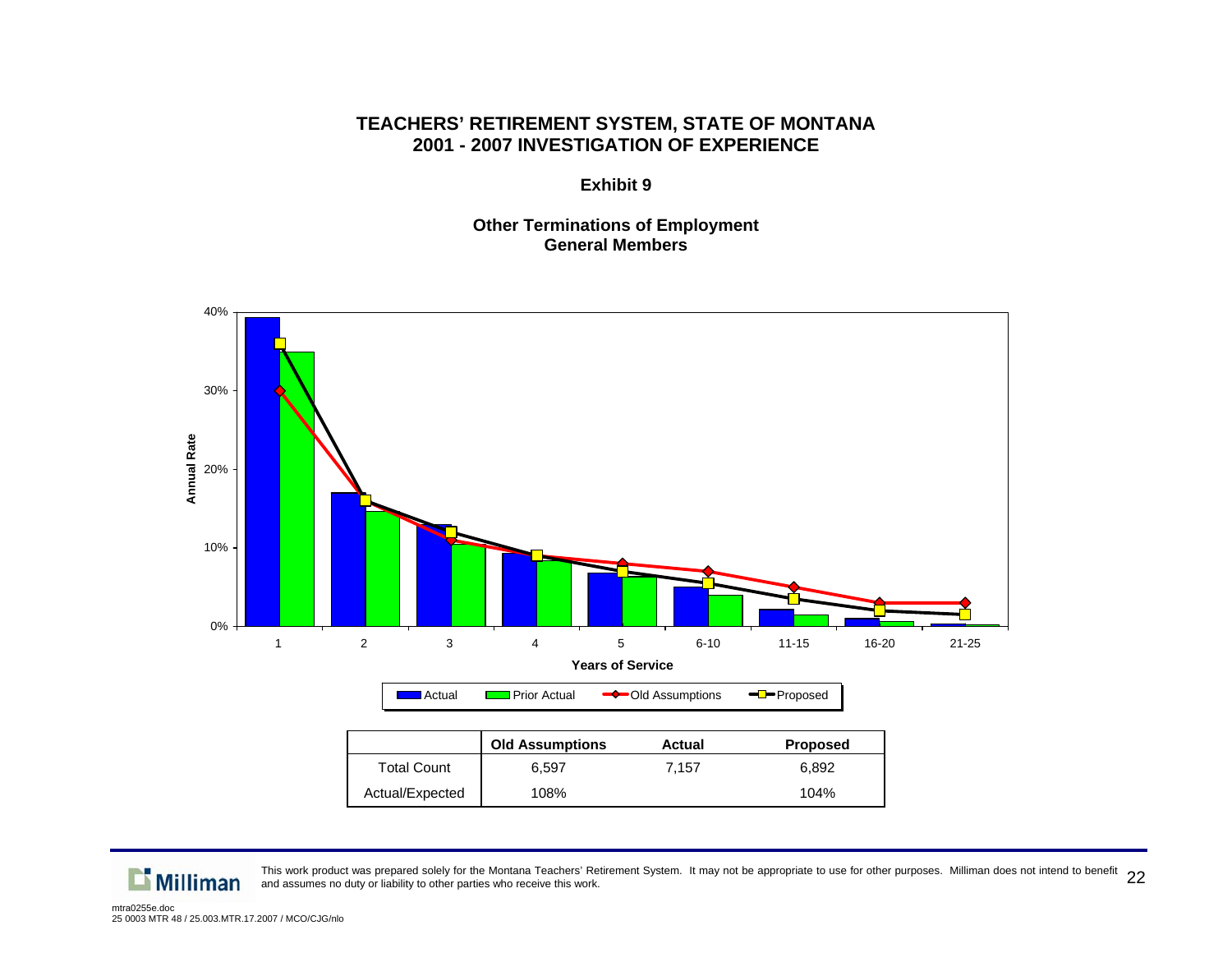**Exhibit 10** 

**Other Terminations of Employment University Members** 



|                    | <b>UIG ASSUMPTIONS</b> | Actual | Proposed |
|--------------------|------------------------|--------|----------|
| <b>Total Count</b> |                        |        | 64       |
| Actual/Expected    | 82%                    |        | 95%      |

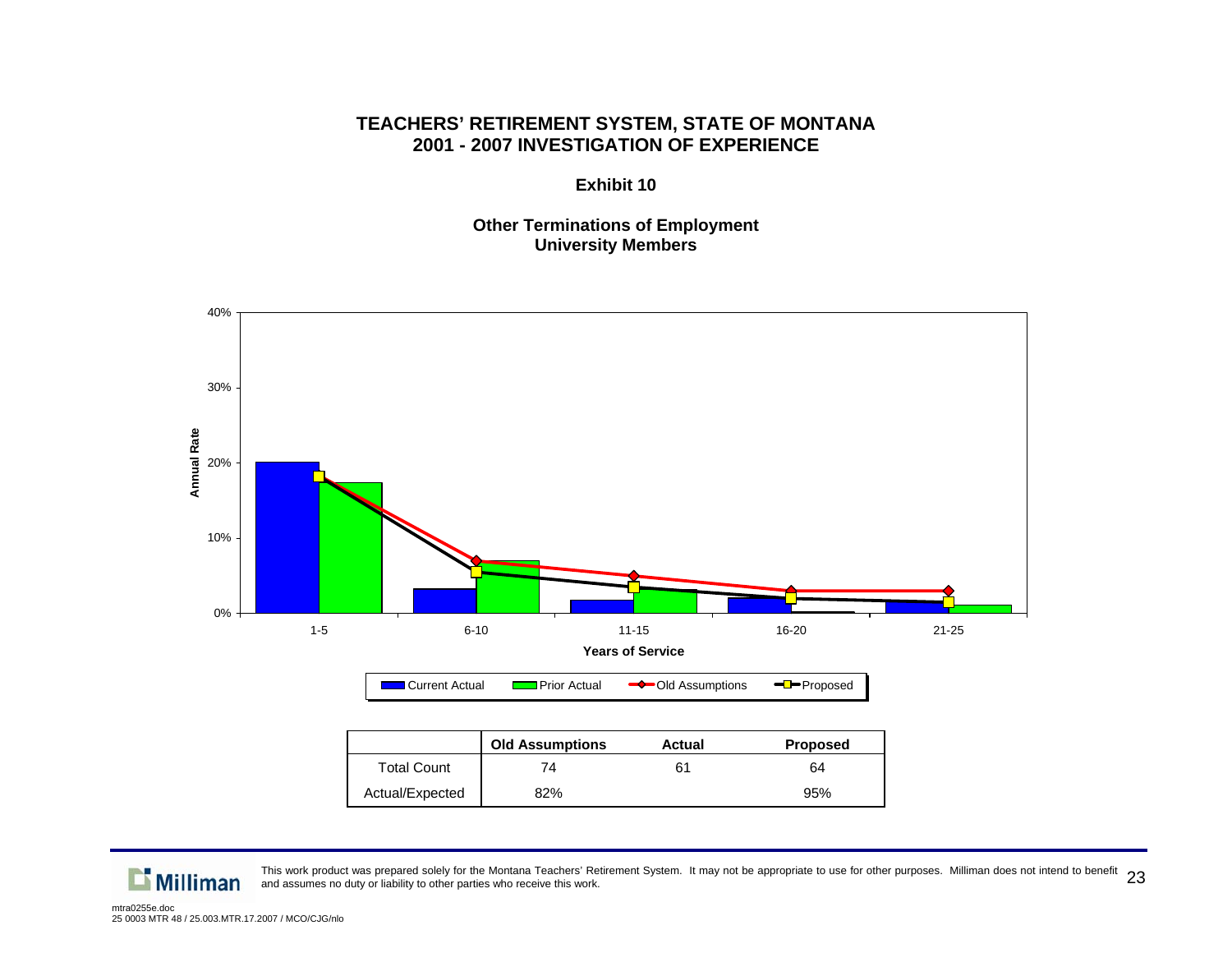### **Section 6**

### **Probability of Retaining Membership in the System Upon Vested Termination**

This section of the report deals with the rates at which vested employees choose to retain their membership in the System by leaving their contributions in the System upon termination of service.

### **General Recommendation**

We recommend a single assumption continue to be used for general and university members. Experience has been close between these two groups in the past. The number of university members impacted by this assumption is rapidly decreasing since most university members are now eligible for an immediate retirement. We are recommending no changes to this assumption.

### **Results**

*Exhibit 11: Probability of Retaining Membership in the System Upon Vested Termination – All Members* 

Actual experience over the six-year period has not been significantly different than expected. Therefore, we are recommending no changes.

# **Reader's Note**

The recommended assumptions are expressed in numerical format in Section 8.



This work product was prepared solely for the Montana Teachers' Retirement System. It may not be appropriate to use for other purposes. Milliman does not intend to benefit and assumes no duty or liability to  $~24$ other parties who receive this work.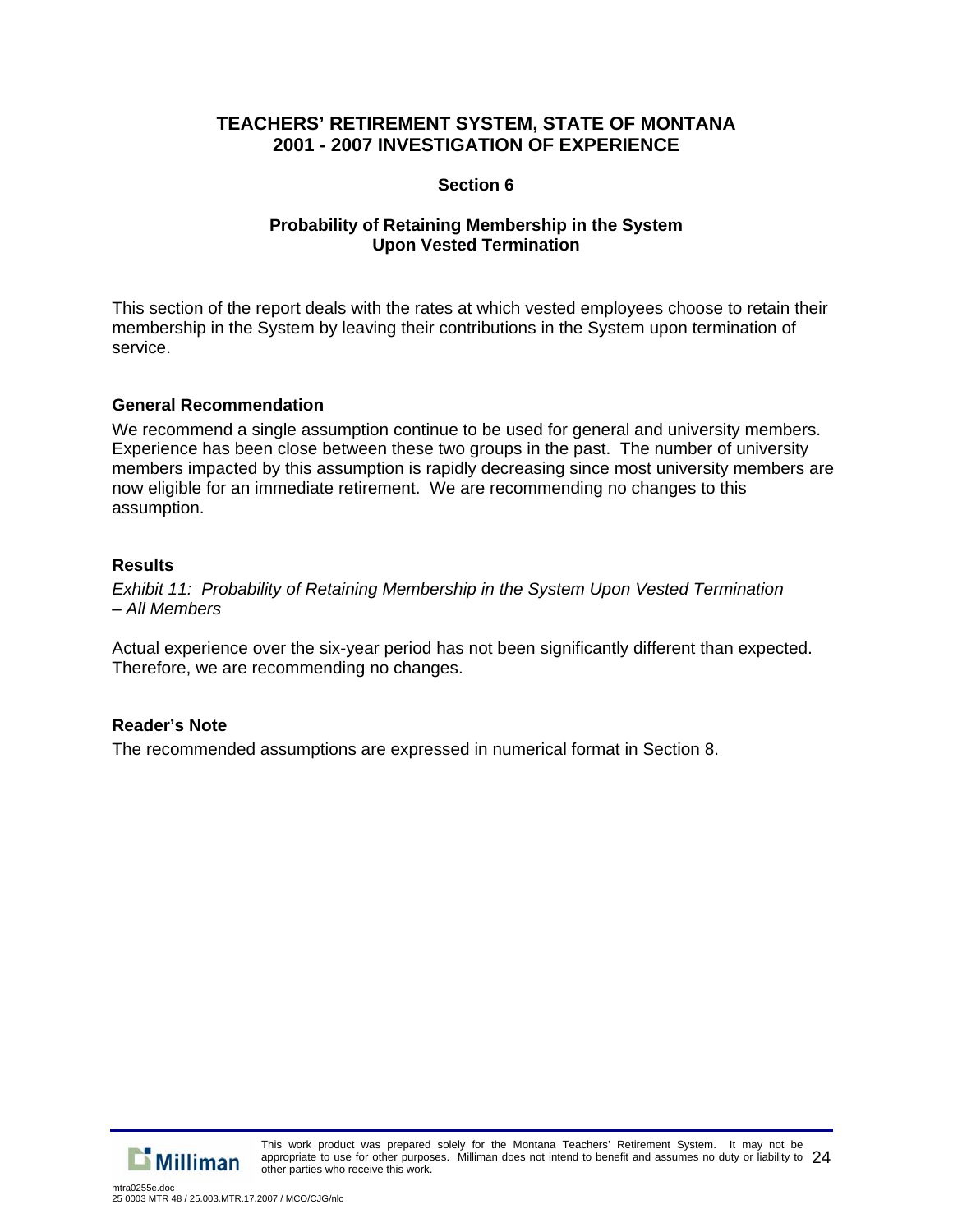#### **Exhibit 11**

#### **Probability of Retaining Membership in the System Upon Vested Termination All Members**



|                 | <b>Old Assumptions</b> | Actual | <b>Proposed</b> |
|-----------------|------------------------|--------|-----------------|
| Total Count     | 543                    | 595    | 543             |
| Actual/Expected | 110%                   |        | 110%            |

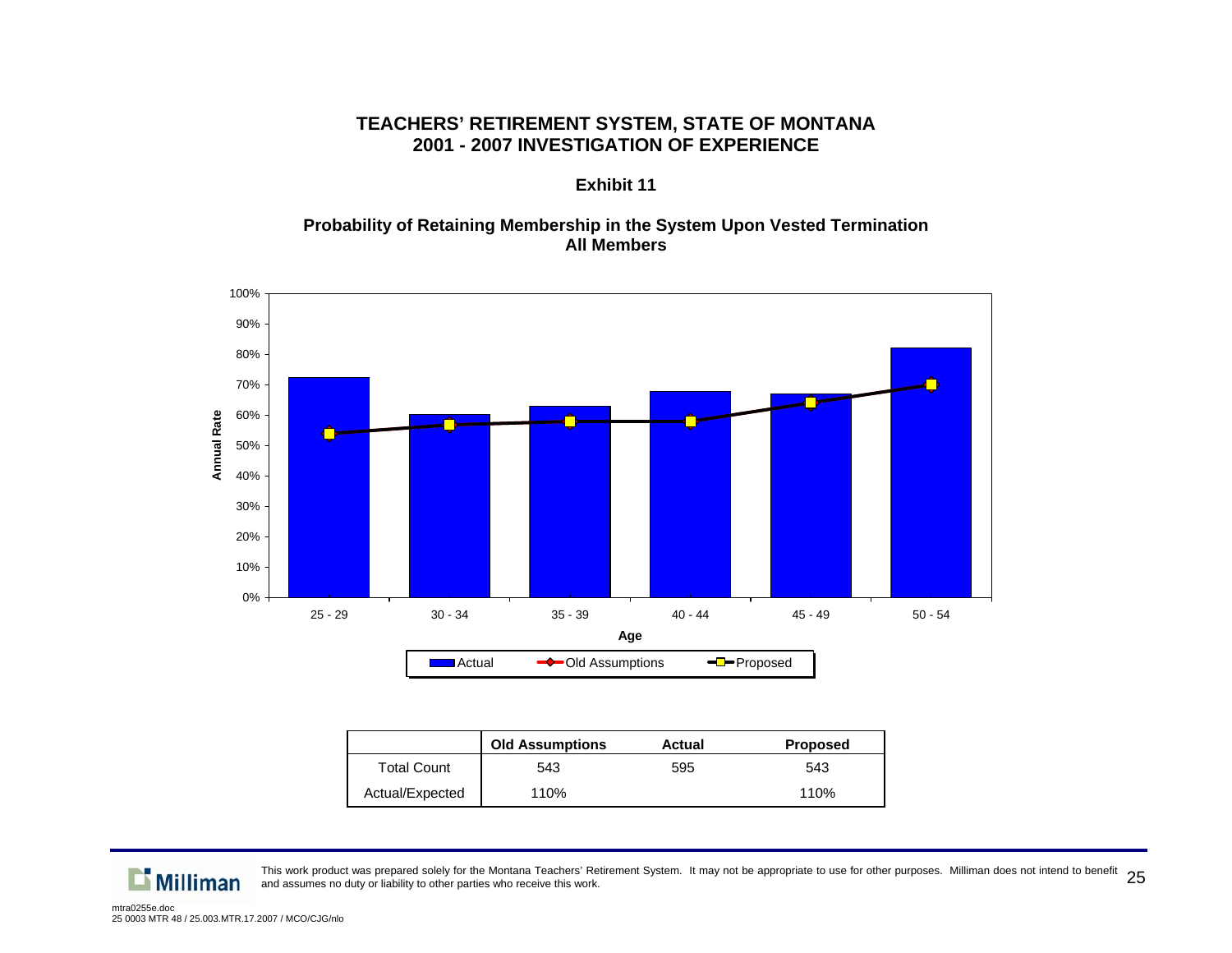# **Section 7**

# **Methodology**

This appendix provides some additional technical comments with regard to the investigation of experience.

### **General**

- Only experience of contributing members was studied.
- All expected values are based on the July 1, 2007 actuarial valuation assumptions.

### **Data**

All data was provided to us by TRS staff. The data included experience from July 1, 2001 through July 1, 2007. We made the following edits prior to performing the experience study:

- Retirements and other decrements occurring on July 1, 2001 were excluded. We included July 1, 2007 occurrences. The effect is a true six-year study including retirements occurring at the end of the period.
- When terminations occurred while the member was eligible for retirement, the member was included with the retirements during that period.
- The last 3 months of termination data was not available. Since teacher terminations do not happen uniformly through the year we excluded the last year from our study of terminations. The termination study therefore covers the five years of experience from July 1, 2001 to July 1, 2006.

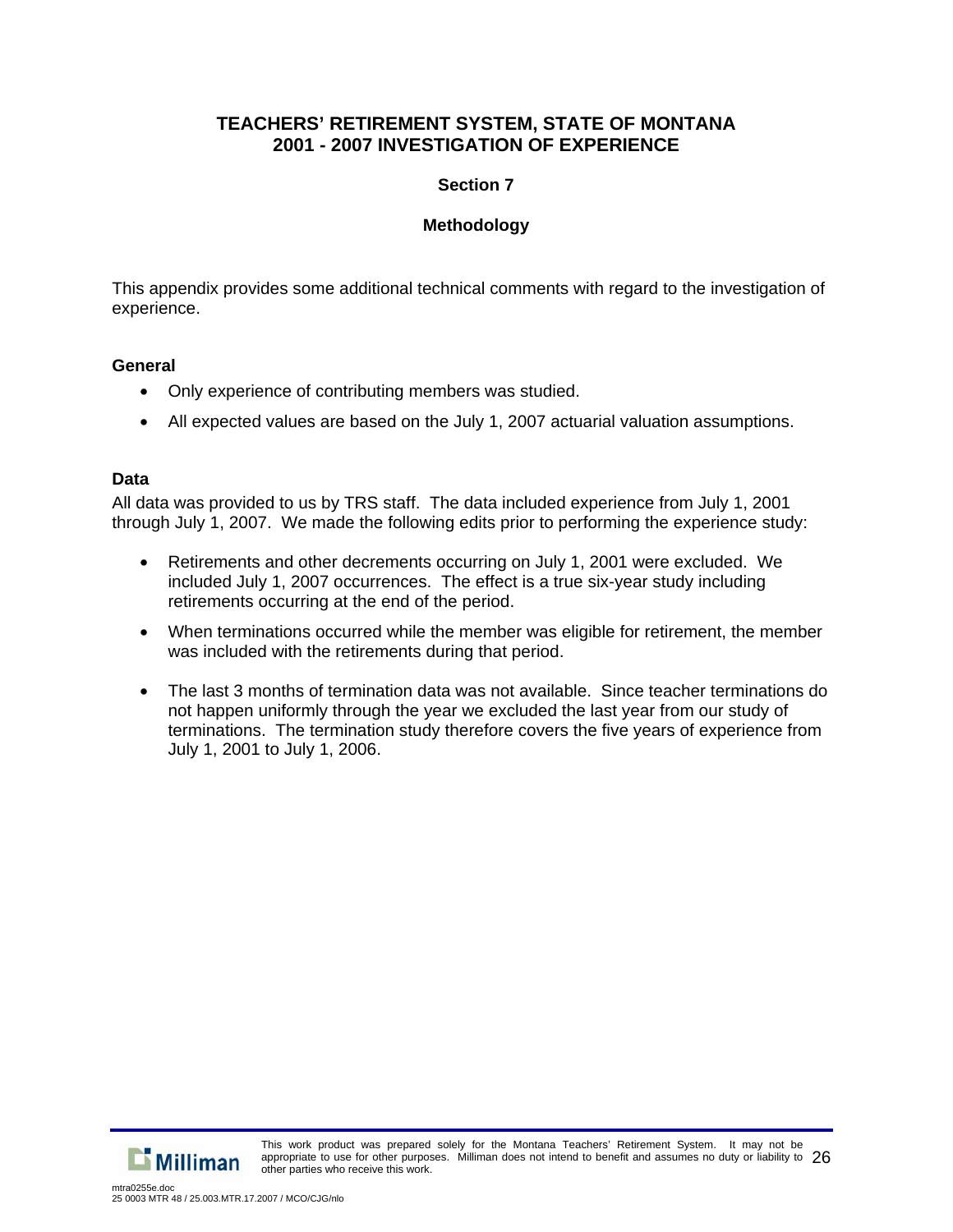### **Section 8**

### **Summary of Valuation Assumptions**

Note: The following is a summary of the valuation assumptions recommended to be used for the July 1, 2008 actuarial valuation, if the Retirement Board adopts the changes recommended in this report.



This work product was prepared solely for the Montana Teachers' Retirement System. It may not be appropriate to use for other purposes. Milliman does not intend to benefit and assumes no duty or liability to 27 other parties who receive this work.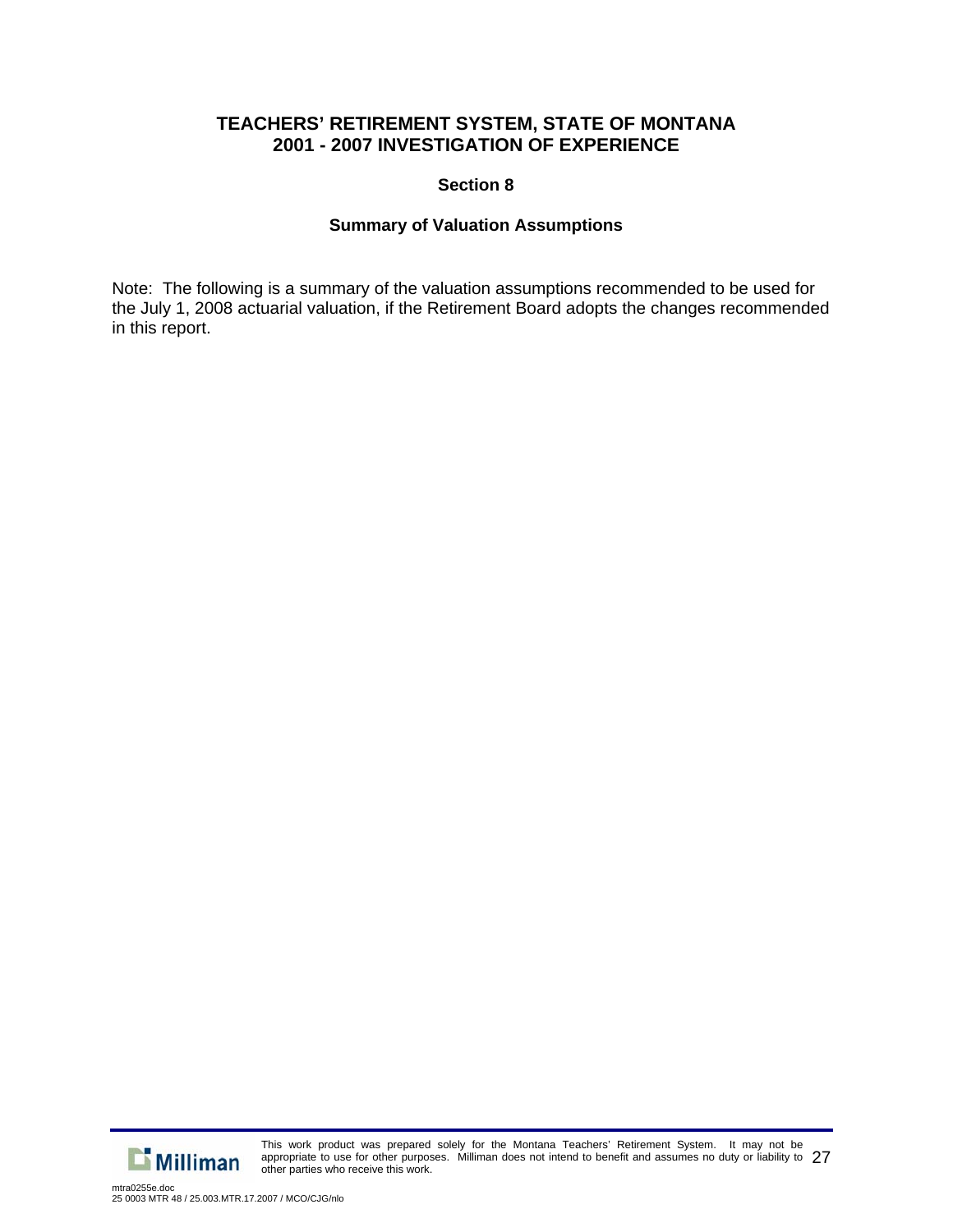### **Table A-1**

# **Summary of Valuation Assumptions (July 1, 2008)**

#### I. Economic assumptions

|     | А. | General wage increases* (Adopted July 1, 2004)                                                                                                                          | 4.50%     |
|-----|----|-------------------------------------------------------------------------------------------------------------------------------------------------------------------------|-----------|
|     | В. | Investment return (Adopted July 1, 2004)                                                                                                                                | 7.75%     |
|     | C. | Price Inflation Assumption (Adopted July 1, 2004)                                                                                                                       | 3.50%     |
|     | D. | Growth in membership                                                                                                                                                    | 0.00%     |
|     | E. | Postretirement benefit increases<br>(Starting three years after retirement)                                                                                             | 1.50%     |
|     | F. | Interest on member accounts (Adopted July 1, 2004)                                                                                                                      | 5.00%     |
| ΙΙ. |    | Demographic assumptions                                                                                                                                                 |           |
|     | А. | Individual salary increase due to promotion and longevity<br>(General Member assumptions adopted July 1, 2002)<br>(University Member assumptions adopted July 1, 2000)  | Table A-2 |
|     | В. | Retirement<br>(adopted July 1, 2008)                                                                                                                                    | Table A-3 |
|     | C. | Disablement (adopted July 1, 2008)                                                                                                                                      | Table A-4 |
|     | D. | Mortality among contributing members, service retired<br>members, and beneficiaries                                                                                     | Table A-5 |
|     |    | For Males: RP 2000 Combined Mortality Table for Males, set<br>back 3 years, with mortality improvements projected by Scale<br>AA to 2008 (adopted July 1, 2006).        |           |
|     |    | For Females: RP 2000 Combined Mortality Table for Females,<br>set back 2 years, with mortality improvements projected by<br>Scale AA to 2008 (adopted July 1, 2006).    |           |
|     | Ε. | Mortality among disabled members                                                                                                                                        | Table A-5 |
|     |    | For Males: RP 2000 Disabled Mortality Table for Males, set<br>back 3 years, with mortality improvements projected by Scale<br>AA to 2008 (adopted July 1, 2006).        |           |
|     |    | For Females: RP 2000 Disabled Mortality Table for Females,<br>set forward 3 years, with mortality improvements projected by<br>Scale AA to 2008 (adopted July 1, 2006). |           |
|     | Е. | Other terminations of employment<br>(adopted July 1, 2008)                                                                                                              | Table A-6 |
|     | G. | Probability of retaining membership in the System upon vested<br>termination (adopted July 1, 2002)                                                                     | Table A-7 |

*\* Montana University System (MUS) members are assumed to have a 0.63% higher average final compensation to account for the larger than average annual compensation increases observed in the years immediately preceding retirement.* 



This work product was prepared solely for the Montana Teachers' Retirement System. It may not be appropriate to use for other purposes. Milliman does not intend to benefit and assumes no duty or liability to  $\,28\,$ other parties who receive this work.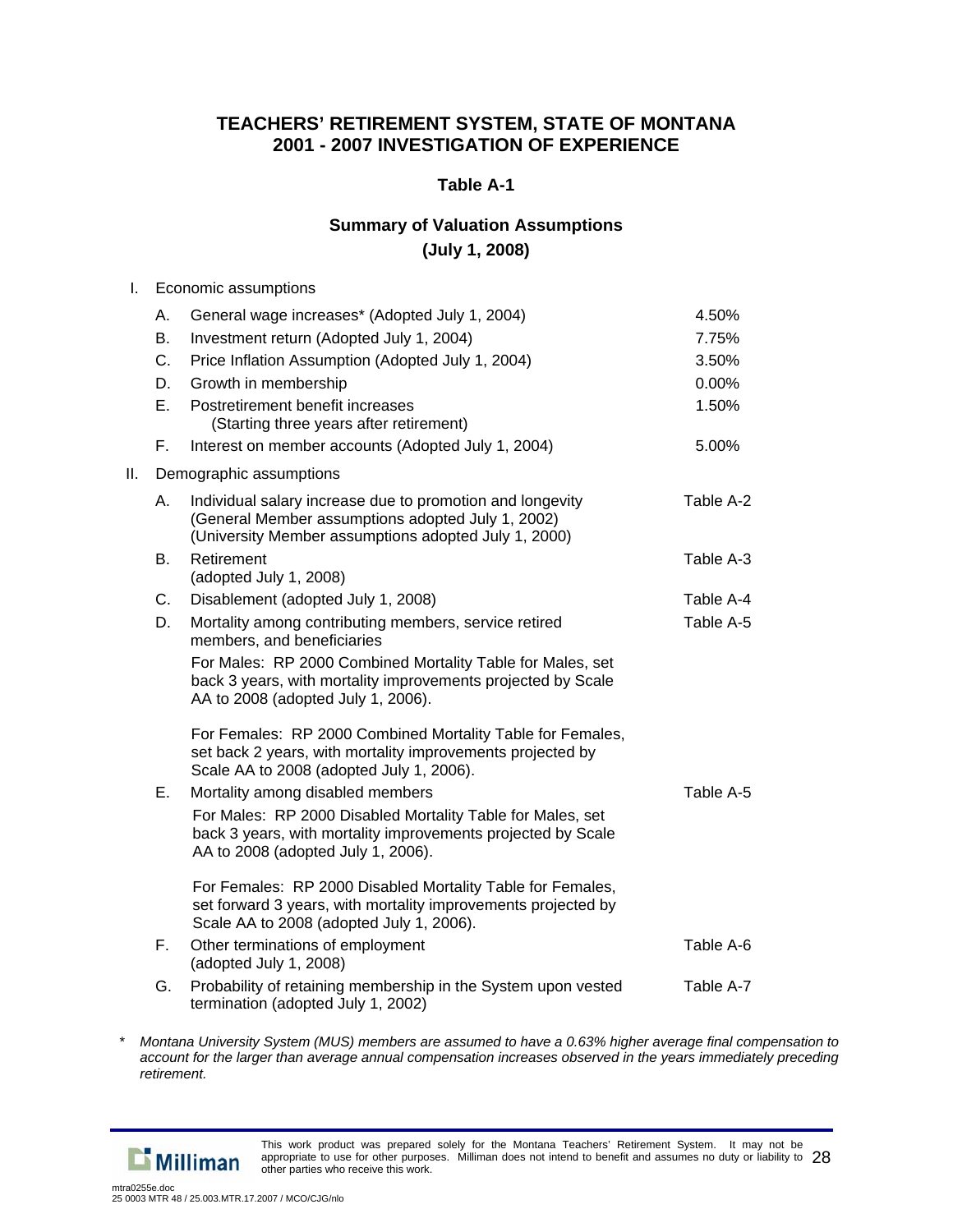#### **Table A-2**

#### **Future Salaries**

|                              | General                               |                                       | University                            |                                       |                                       |                                       |
|------------------------------|---------------------------------------|---------------------------------------|---------------------------------------|---------------------------------------|---------------------------------------|---------------------------------------|
|                              | <b>Members</b>                        |                                       | Members                               |                                       |                                       |                                       |
| Years of<br>Service          | Individual<br>Merit &<br>Longevity    | General<br>Wage<br>Increase           | <b>Total Salary</b><br>Increase       | Individual<br>Merit &<br>Longevity    | General<br>Wage<br>Increase           | <b>Total Salary</b><br>Increase       |
| 1<br>$\frac{2}{3}$<br>4<br>5 | 4.51%<br>4.09<br>3.46<br>2.94<br>2.52 | 4.50%<br>4.50<br>4.50<br>4.50<br>4.50 | 9.01%<br>8.59<br>7.96<br>7.44<br>7.02 | 1.00%<br>1.00<br>1.00<br>1.00<br>1.00 | 4.50%<br>4.50<br>4.50<br>4.50<br>4.50 | 5.50%<br>5.50<br>5.50<br>5.50<br>5.50 |
| $\,6$                        | 2.21                                  | 4.50                                  | 6.71                                  | 1.00                                  | 4.50                                  | 5.50                                  |
| $\overline{7}$               | 1.89                                  | 4.50                                  | 6.39                                  | 1.00                                  | 4.50                                  | 5.50                                  |
| $\bf 8$                      | 1.68                                  | 4.50                                  | 6.18                                  | 1.00                                  | 4.50                                  | 5.50                                  |
| $\boldsymbol{9}$             | 1.47                                  | 4.50                                  | 5.97                                  | 1.00                                  | 4.50                                  | 5.50                                  |
| 10                           | 1.31                                  | 4.50                                  | 5.81                                  | 1.00                                  | 4.50                                  | 5.50                                  |
| 11                           | 1.16                                  | 4.50                                  | 5.66                                  | 1.00                                  | 4.50                                  | 5.50                                  |
| 12                           | 1.00                                  | 4.50                                  | 5.50                                  | 1.00                                  | 4.50                                  | 5.50                                  |
| 13                           | 0.84                                  | 4.50                                  | 5.34                                  | 1.00                                  | 4.50                                  | 5.50                                  |
| 14                           | 0.68                                  | 4.50                                  | 5.18                                  | 1.00                                  | 4.50                                  | 5.50                                  |
| 15                           | 0.58                                  | 4.50                                  | 5.08                                  | 1.00                                  | 4.50                                  | 5.50                                  |
| 16                           | 0.47                                  | 4.50                                  | 4.97                                  | 1.00                                  | 4.50                                  | 5.50                                  |
| 17                           | 0.37                                  | 4.50                                  | 4.87                                  | 1.00                                  | 4.50                                  | 5.50                                  |
| 18                           | 0.26                                  | 4.50                                  | 4.76                                  | 1.00                                  | 4.50                                  | 5.50                                  |
| 19                           | 0.21                                  | 4.50                                  | 4.71                                  | 1.00                                  | 4.50                                  | 5.50                                  |
| 20                           | 0.16                                  | 4.50                                  | 4.66                                  | 1.00                                  | 4.50                                  | 5.50                                  |
| 21                           | 0.11                                  | 4.50                                  | 4.61                                  | 1.00                                  | 4.50                                  | 5.50                                  |
| 22 & Up                      | 0.00                                  | 4.50                                  | 4.50                                  | 1.00                                  | 4.50                                  | 5.50                                  |



This work product was prepared solely for the Montana Teachers' Retirement System. It may not be appropriate to use for other purposes. Milliman does not intend to benefit and assumes no duty or liability to  $~29$ other parties who receive this work.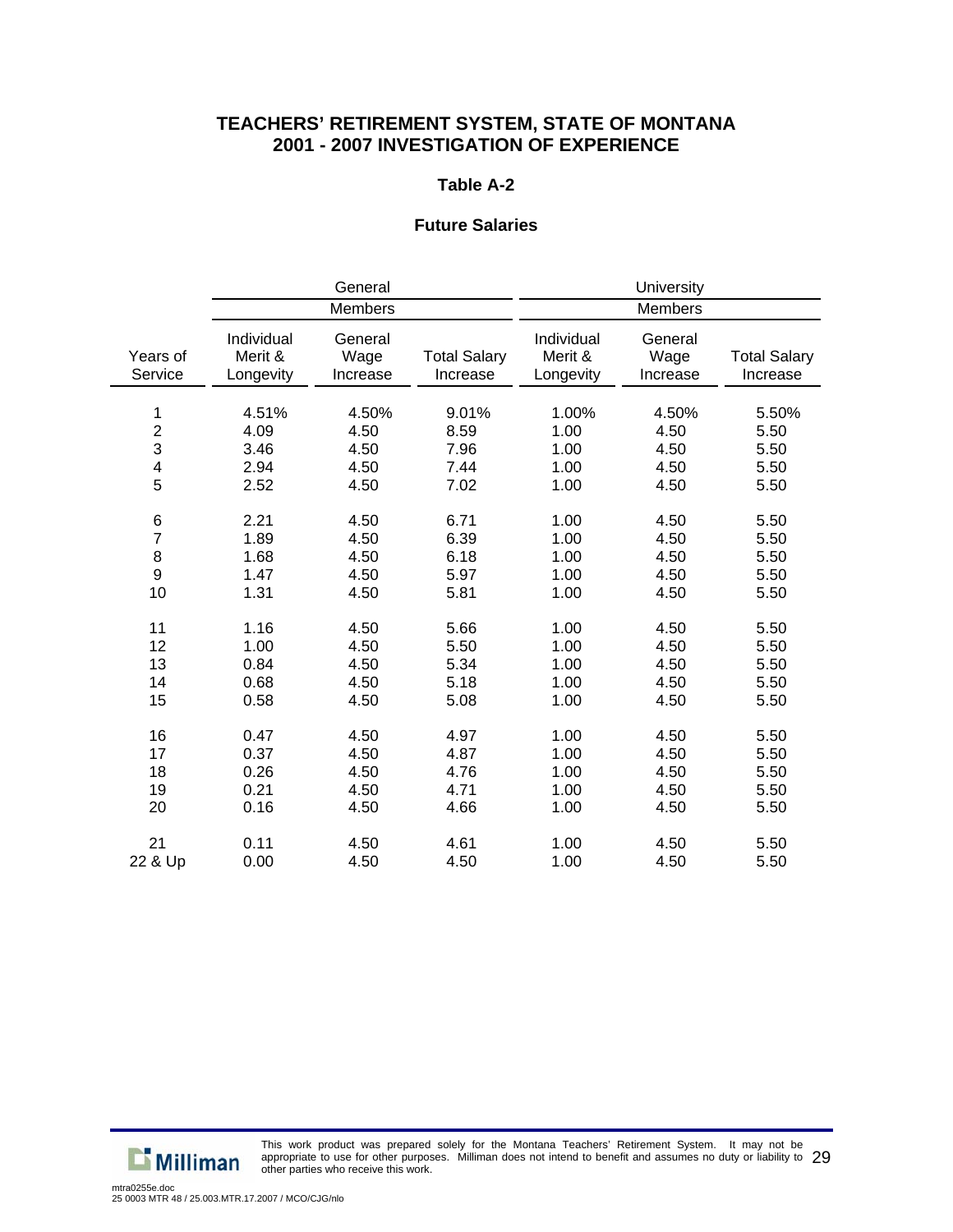#### **Table A-3**

# **Retirement Annual Rates**

|                            | <b>General Members</b>                     |                                                           |                                      | <b>University Members</b>                     |                                                           |                                      |
|----------------------------|--------------------------------------------|-----------------------------------------------------------|--------------------------------------|-----------------------------------------------|-----------------------------------------------------------|--------------------------------------|
| Age                        | Eligible for<br>Reduced<br><b>Benefits</b> | <b>First Year</b><br>Eligible for<br><b>Full Benefits</b> | Thereafter                           | Eligible<br>for<br>Reduced<br><b>Benefits</b> | <b>First Year</b><br>Eligible for<br><b>Full Benefits</b> | Thereafter                           |
| 45<br>46<br>47<br>48<br>49 | $\star$                                    | 18.0%<br>18.0<br>12.5<br>12.5<br>12.5                     | 7.0%<br>7.0<br>7.0<br>7.0<br>7.0     | $\star$                                       | 9.0%<br>9.0<br>9.0<br>9.0<br>9.0                          | 5.0%<br>5.0<br>5.0<br>5.0<br>5.0     |
| 50<br>51<br>52<br>53<br>54 | 3.0%<br>3.0<br>3.0<br>3.0<br>3.0           | 12.5<br>16.0<br>16.0<br>16.0<br>16.0                      | 7.0<br>7.5<br>8.0<br>8.5<br>9.0      | 1.9%<br>2.2<br>2.5<br>2.8<br>3.1              | 9.0<br>9.0<br>9.0<br>9.0<br>9.0                           | 5.0<br>5.0<br>5.0<br>5.0<br>5.0      |
| 55<br>56<br>57<br>58<br>59 | 5.0<br>5.0<br>5.0<br>5.0<br>5.0            | 24.0<br>24.0<br>24.0<br>24.0<br>24.0                      | 11.0<br>12.0<br>13.0<br>14.0<br>16.0 | 3.4<br>3.7<br>4.0<br>4.3<br>4.7               | 15.0<br>15.0<br>15.0<br>15.0<br>15.0                      | 5.0<br>6.0<br>6.0<br>6.0<br>7.0      |
| 60<br>61<br>62<br>63<br>64 | $\star$                                    | 17.0<br>21.0<br>25.0<br>22.0<br>23.0                      | 21.0<br>21.0<br>25.0<br>22.0<br>23.0 | $\star$                                       | 15.0<br>14.0<br>20.0<br>14.0<br>20.0                      | 10.0<br>14.0<br>20.0<br>14.0<br>20.0 |
| 65<br>66<br>67<br>68<br>69 |                                            | 33.0<br>26.0<br>22.0<br>20.0<br>20.0                      | 33.0<br>26.0<br>22.0<br>20.0<br>20.0 |                                               | 28.0<br>21.0<br>21.0<br>21.0<br>21.0                      | 28.0<br>21.0<br>21.0<br>21.0<br>21.0 |
| 70                         |                                            | $***$                                                     | $***$                                |                                               | $***$                                                     | $***$                                |

 *\* All benefits are unreduced after attaining age 60. Reduced benefits are not available before age 50.* 

*\*\* Immediate retirement is assumed at age 70 or over.* 

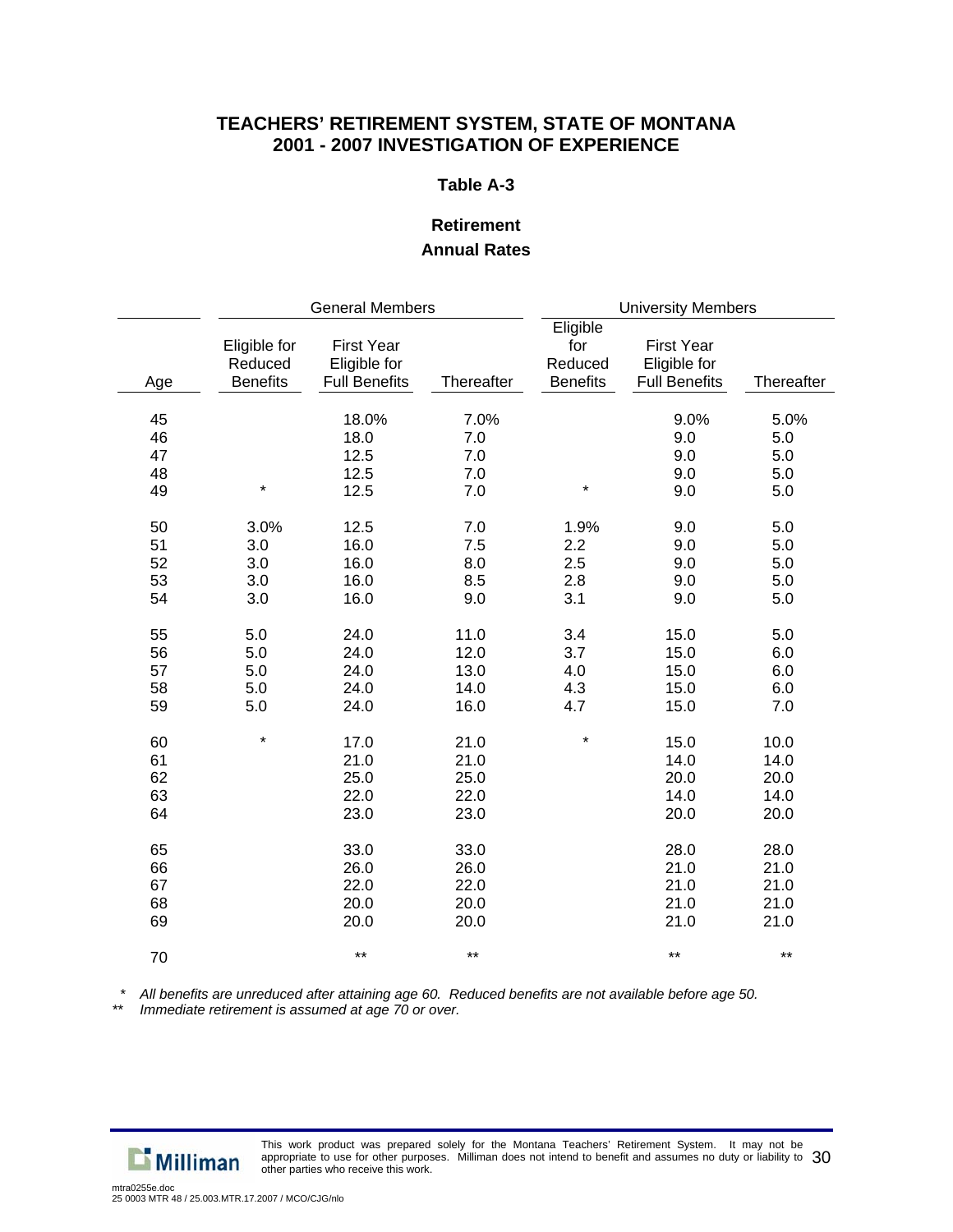#### **Table A-4**

# **Disablement Annual Rates**

| Age | All Members |  |  |
|-----|-------------|--|--|
|     |             |  |  |
| 25  | .010%       |  |  |
| 30  | .010        |  |  |
| 35  | .020        |  |  |
| 40  | .030        |  |  |
|     |             |  |  |
| 45  | .050        |  |  |
| 50  | .080        |  |  |
| 55  | .100        |  |  |
| 60  | .120        |  |  |



This work product was prepared solely for the Montana Teachers' Retirement System. It may not be appropriate to use for other purposes. Milliman does not intend to benefit and assumes no duty or liability to  $31$ other parties who receive this work.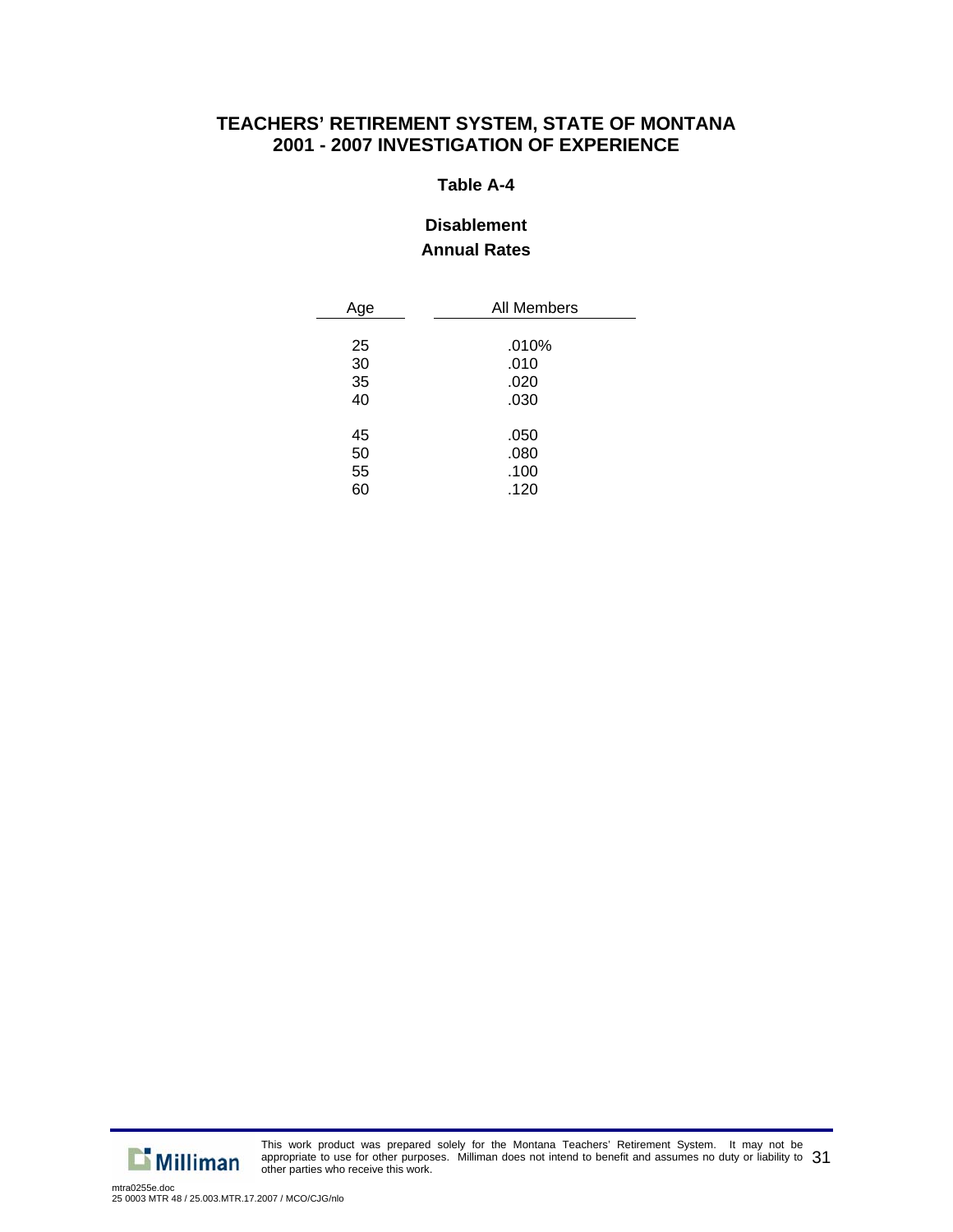#### **Table A-5**

# **Mortality**

# **Annual Rates**

#### Contributing Members, Service Retired Members and Beneficiaries

|     | INGUIGU IVIGHIDGIS AHU DEHGIIGILGS |       |       |                         |
|-----|------------------------------------|-------|-------|-------------------------|
|     |                                    |       |       | <b>Disabled Members</b> |
| Age | Men                                | Women | Men   | Women                   |
| 25  | .03%                               | .02%  | 1.97% | .68%                    |
| 30  | .04                                | .02   | 2.17  | .69                     |
| 35  | .05                                | .04   | 2.17  | .67                     |
| 40  | .09                                | .05   | 2.17  | .66                     |
| 45  | .11                                | .08   | 2.08  | .85                     |
| 50  | .15                                | .12   | 2.23  | 1.31                    |
| 55  | .23                                | .20   | 2.69  | 1.89                    |
| 60  | .41                                | .38   | 3.32  | 2.43                    |
| 65  | .78                                | .73   | 3.99  | 3.19                    |
| 70  | 1.45                               | 1.29  | 4.90  | 4.33                    |
| 75  | 2.42                               | 2.17  | 6.15  | 6.01                    |
| 80  | 4.22                               | 3.55  | 8.30  | 8.30                    |
| 85  | 7.55                               | 5.91  | 11.43 | 11.86                   |



This work product was prepared solely for the Montana Teachers' Retirement System. It may not be appropriate to use for other purposes. Milliman does not intend to benefit and assumes no duty or liability to  $\,32$ other parties who receive this work.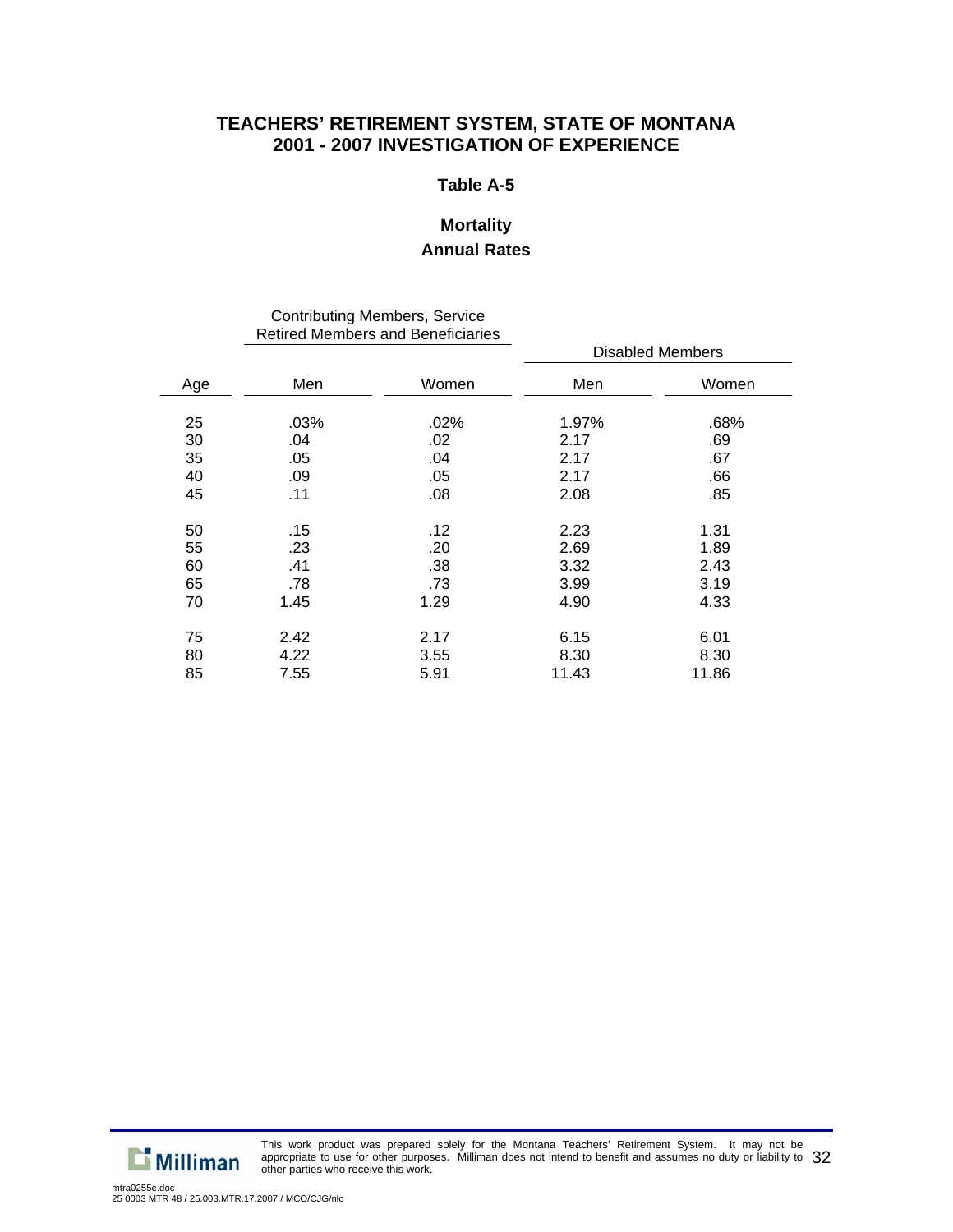#### **Table A-6**

# **Other Terminations of Employment Among Members Not Eligible to Retire Annual Rates**

| Years of<br>Service                                  | All Members                         |
|------------------------------------------------------|-------------------------------------|
| $\begin{array}{c} 1 \\ 2 \\ 3 \\ 4 \end{array}$<br>5 | 36.0%<br>16.0<br>12.0<br>9.0<br>7.0 |
| 6                                                    | 6.5                                 |
| $\overline{7}$                                       | 6.0                                 |
| 8                                                    | 5.5                                 |
| 9                                                    | 5.1                                 |
| 10                                                   | 4.7                                 |
| 11                                                   | 4.3                                 |
| 12                                                   | 3.9                                 |
| 13                                                   | 3.5                                 |
| 14                                                   | 3.2                                 |
| 15                                                   | 2.9                                 |
| 16                                                   | 2.6                                 |
| 17                                                   | 2.3                                 |
| 18                                                   | 2.0                                 |
| 19                                                   | 1.9                                 |
| 20                                                   | 1.8                                 |
| 21                                                   | 1.7                                 |
| 22                                                   | 1.6                                 |
| 23                                                   | 1.5                                 |
| 24                                                   | 1.5                                 |



This work product was prepared solely for the Montana Teachers' Retirement System. It may not be appropriate to use for other purposes. Milliman does not intend to benefit and assumes no duty or liability to  $\,33$ other parties who receive this work.